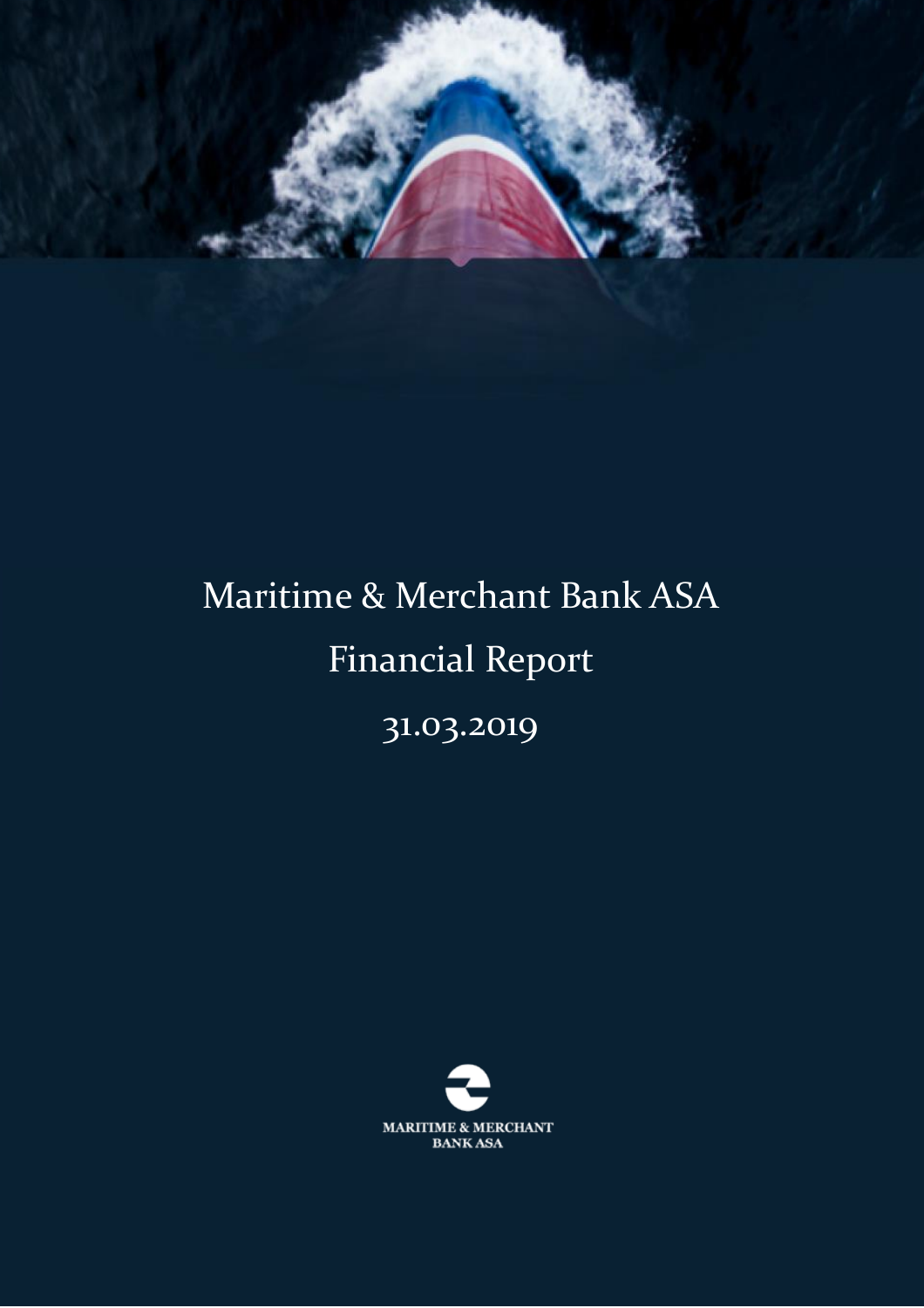

# **Table of Contents**

| 6  |
|----|
| 8  |
| 9  |
| 10 |
| 10 |
|    |
|    |
|    |
|    |
|    |
|    |
|    |
|    |
| 16 |
|    |
| 16 |
|    |
| 17 |
|    |
|    |
|    |
| 19 |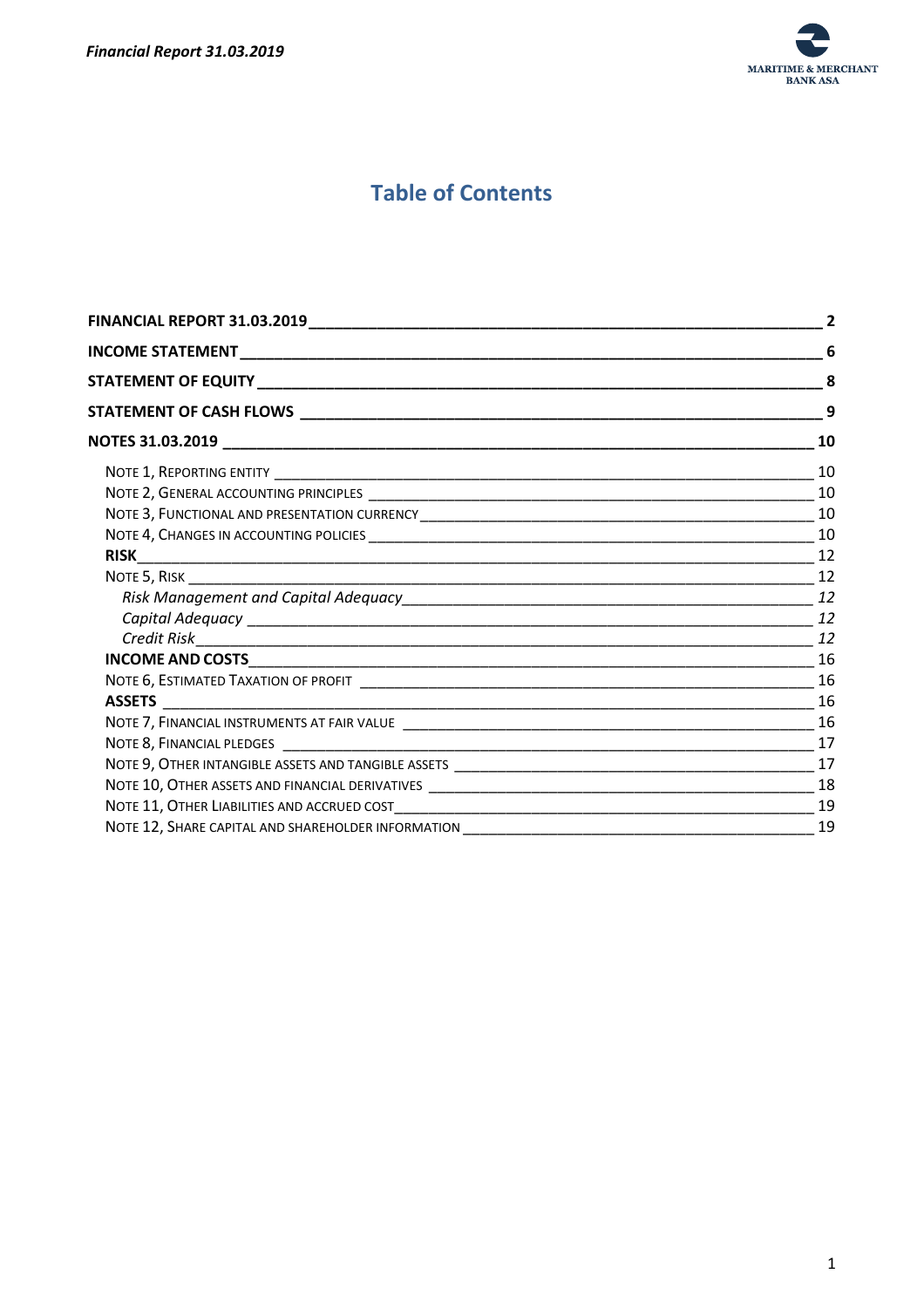

# **Financial Report 31.03.2019**

#### <span id="page-2-0"></span>*Operation and Strategy*

First quarter of 2019 confirmed the trend we saw during last year; the interest for investing in modern/ semi-modern tonnage continued within the main segments; dry bulk, tankers (product, crude and easy chemical/chemical) and LPG. The enquiries are coming from all the main shipping hubs, among them Oslo, Hamburg, Athens, London and Singapore and represent a wide variety of customers. Traditional shipowners, different financial investor constellations, joint ventures between different capital sources and management environments; our universe of customers is expanding. We are in view of this development constantly refining and adjusting our product and competence level in order to meet the expectations from customers. We are in the process of strengthening our client relationship department with adequate competence, as well within the field of KYC/AML, in order to ensure that we can maintain our services with an increasing loan book.

The portfolio of disbursed loans increased from USD 249 mill to USD 272 mill in Q1. In addition, a considerable order reserve was built up during the period and it will be disbursed during the second quarter.

The freight markets have been mixed during the first quarter. The dry bulk market has been very disappointing, in particular within the larger segments. The operational challenges in Brazil has caused a great deal of uncertainties regarding the shipments of iron ore to China, which again had a negative effect on the entire dry bulk sentiment. In addition, we have still the unsettled matters related to the Sino-US trade war. The crude tanker market has been basically weak during the period, while parts of the product tanker market has improved significantly. The container market has given owners of 6-8000 TEU vessels a huge encouragement in form of significant rate increases, while there has been a flat and even weakening tendency in most of the feeder segments. In the offshore sector there is new optimism and spirit in view of increasing oil prices and rising subsea activity. There are certain signs for the supply ship segment pointing in the right direction, even though overcapacity and the lay-up figures are still challenging.

#### *Profit for the period*

The profit for the period before tax is USD 2 451 543 (- 550 381) and profit after tax is USD 2 179 758 (320 663).

#### *Deferred Taxes and payable tax*

The Bank's functional currency is USD. In tax accounting, the equity is denominated in NOK, hence, the taxable result will fluctuate with the USDNOK exchange rate.

#### *Net interest income and similar income*

Net interest income and similar income totalled USD 3 941 836 (USD 1 465 186). The Board of Directors expect net interest income to increase further as a result of higher lending volume.

#### *Total operating expenses before impairments and losses*

Total operating expenses before impairments and losses totalled USD 1 888 612 (USD 2 201 884). Salaries and personnel expenses, including social costs, amount to USD 1 143 503 (USD 919 236) and account for the largest proportion of the overall operating expenses.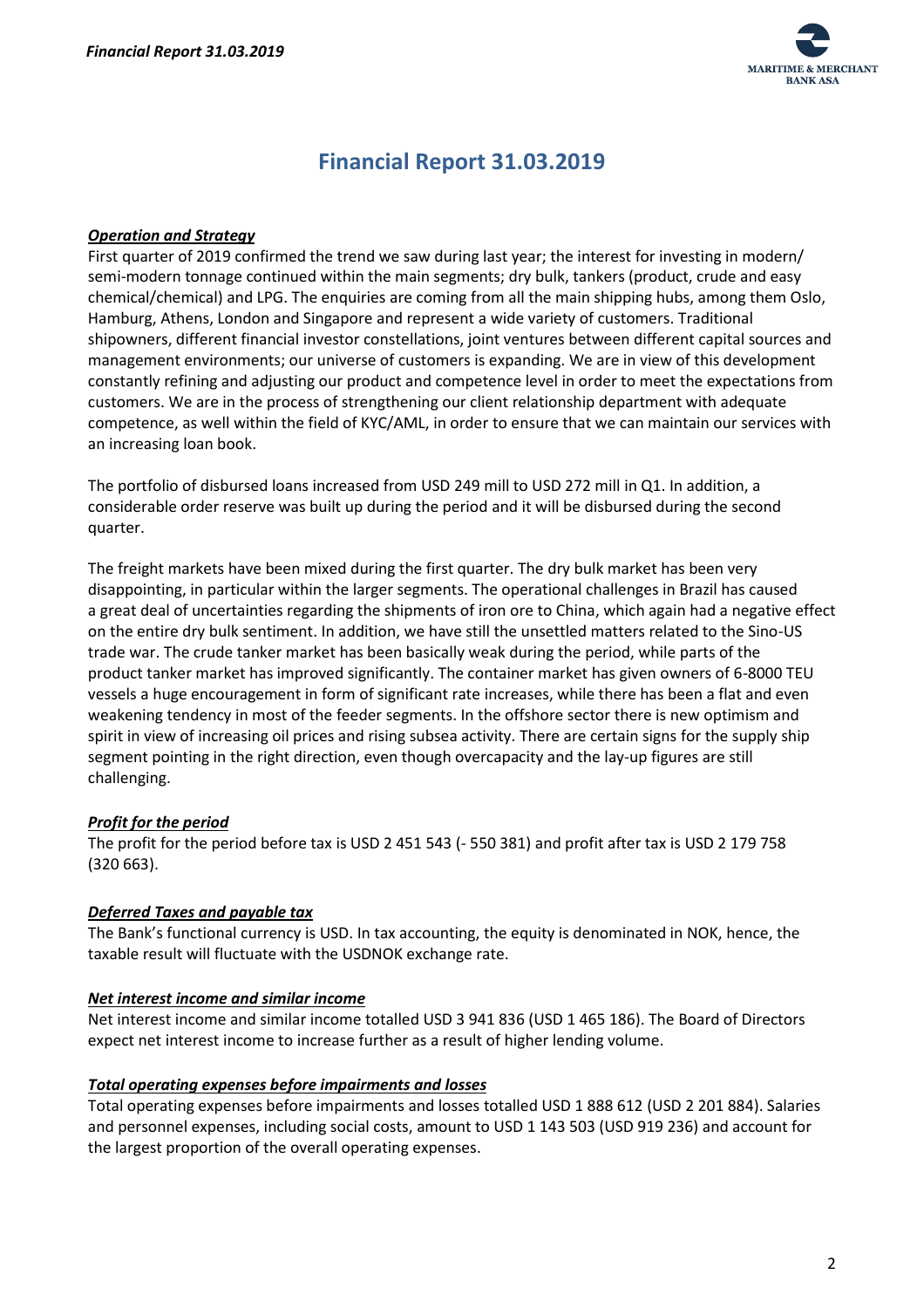

#### *Loan and Loan Loss provisions*

Maritime & Merchant Bank ASA has lent USD 272 157 115 (USD 123 719 352) to customers. There has not been any default on these loans.

The Bank has made USD 786 792 (USD 502 933) in loss allowance (IFRS 9). Change in expected loss through the year amounts to USD 84 733 and is primarily caused by increased loan volume.

#### *Deposit*

Customer deposits amounted to USD 394 479 570 (USD 246 388 126).

## *RISK FACTORS*

#### *Credit risk*

The average weighted quality of the portfolio is moderate risk and all credits, when granted, had a Default Probability that qualified them to be classified as low or moderate risk. The credit portfolio has a risk concentration around the mid-point.

The majority of the commitments are secured with ship mortgages within 50% of appraised values (when the loan was granted) in addition to security in cash and earnings. In combination with an estimated moderate Default Probability, this provides for a sound credit portfolio with a marginal potential for future losses.

In addition to estimating the Default Probability, we also estimate the Loss Given Default on each exposure. Based on the low leverage of financing in combination with financing non-specialized tonnage with strict covenants, the average weighted Loss Given Default for the loan portfolio is very satisfactory.

The Bank's estimated risk cost, Expected Loss, is calculated as Probability of Default multiplied by Loss Given Default. It is included in all internal return on capital estimations in connection with granting new loans.

The portfolio is distributed in risk classes according to internal risk classification. The total committed portfolio was distributed with 25% in bulk carriers, 3% in gas carriers, 44% in tankers, 25% in container vessels and specialized vessels 3%.

The Bank's internal credit strategy has limits for maximum exposure to the various shipping segments, and Acceptable Risk Criteria form guidelines for the lending strategy. All present loan exposures are within the Bank's credit strategy.

#### *Liquidity risk*

Maritime & Merchant Bank ASA has adopted guidelines for management of the Bank's liquidity position to ensure that the Bank maintains a solid liquidity. The Bank has a low liquidity risk profile. Main funding sources in the first years of operation has been equity and NOK deposits. The Bank has liquidity portfolio/buffers well above the minimum requirement. Liquidity stress tests show satisfactory liquidity.

|                      | 31.03.2019 | 31.03.2018 | 31.12.2018 | 31.12.2017 |
|----------------------|------------|------------|------------|------------|
| LCR                  | 584%       | 560%       | 444%       | 457%       |
| Deposit coverage (1) | 80%        | 80%        | 78%        | 77%        |

 *(1) % of total assets*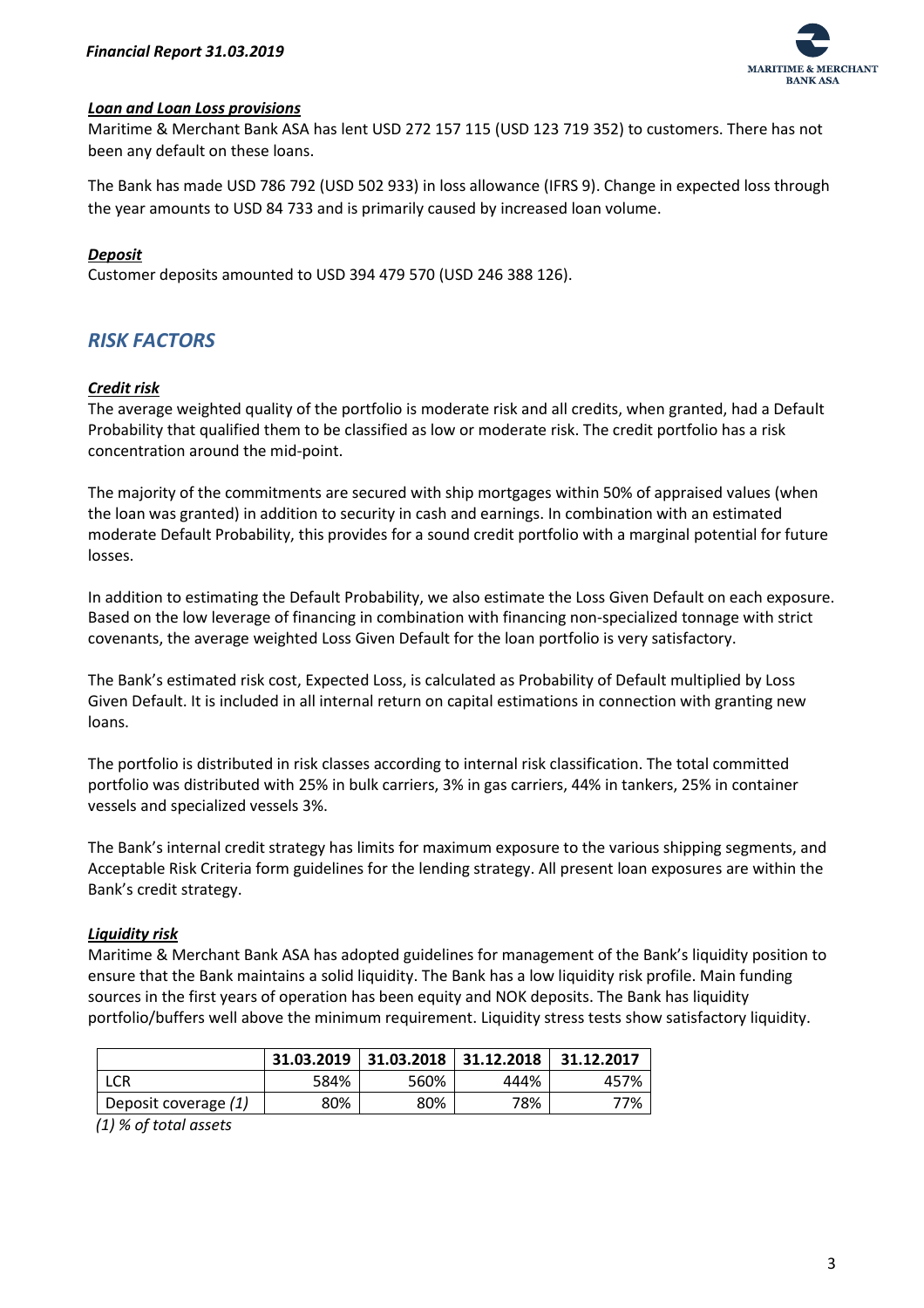

#### *Interest rate risk*

Maritime & Merchant Bank ASA has defined guidelines that set limits for the maximum interest rate risk. Any exposure exceeding the interest rate risk limits shall be mitigated by using hedging instruments. Routines have been established for on-going monitoring and reporting of the interest rate risk to the Board of Directors.

#### *Market risk*

Maritime & Merchant Bank ASA has developed guidelines and limits for counterparty exposure, maturity per counterpart, average duration of portfolio and foreign exchange risk. Exposure to foreign exchange risk (not USD) is hedged.

#### *Operational risk*

Maritime & Merchant Bank ASA has established operational risk policy and guidelines. Contingency plans have been established, and insurance (professional responsibility, crime and Board of Directors' responsibility) is purchased in order to reduce risk.

#### *Ratios*

|                             | Q1-2019 | <b>Full year</b> |
|-----------------------------|---------|------------------|
| <b>Ratios</b>               |         | 2018             |
| Cost/Income                 | 42.7%   | 84.93%           |
| Return on Equity before tax | 11.1%   | 1.61%            |
| Net Income Margin           | 3.82%   | 2.96%            |
| Net Interest Margin         | 3.40%   | 3.10%            |
| Deposit to loan             | 145%    | 137%             |
| <b>LCR</b>                  | 584%    | 444%             |
| <b>NPL Ratio</b>            | 0%      | 0%               |

#### *Ratio formulas*

| Cost/Income Ratio =                                 | $\label{eq:operating} Operating\,express$<br>Operating income                                                                                     |                                                                                                                 |
|-----------------------------------------------------|---------------------------------------------------------------------------------------------------------------------------------------------------|-----------------------------------------------------------------------------------------------------------------|
|                                                     | Net Income Margin = $\frac{10.00 \text{ m}}{(Interest bearing assets start of year+Interest bearing assets end of year)*0.5}$                     | Total income                                                                                                    |
|                                                     | Net Interest Margin = $\frac{N}{(Interest \, bearing \, assets \, start \, of \, year + Interest \, bearing \, assets \, end \, of \, year)*0.5}$ | Net interest income                                                                                             |
|                                                     | <b>NPL ratio</b> = $\frac{Non\,performing\,exposure\,(loans\ to\ customers)}{Loans\ to\ customers}$                                               | (non-performing loan ratio)                                                                                     |
| Deposit to loan ratio = $\frac{Total\ deposits}{1}$ | Loans to customers                                                                                                                                |                                                                                                                 |
|                                                     | Net profit before tax<br>Return on equity before tax $=$ $\frac{1}{2}$                                                                            | the contract of the contract of the contract of the contract of the contract of the contract of the contract of |

*Return on equity before tax* =  $\label{thm:main} (Equity\ start\ of\ the\ year\texttt{+}New\ equity\texttt{*}Yearfraction)$ 

> *Year fraction* =  $\frac{12 - \text{Monthly before equity issue}}{12}$ 12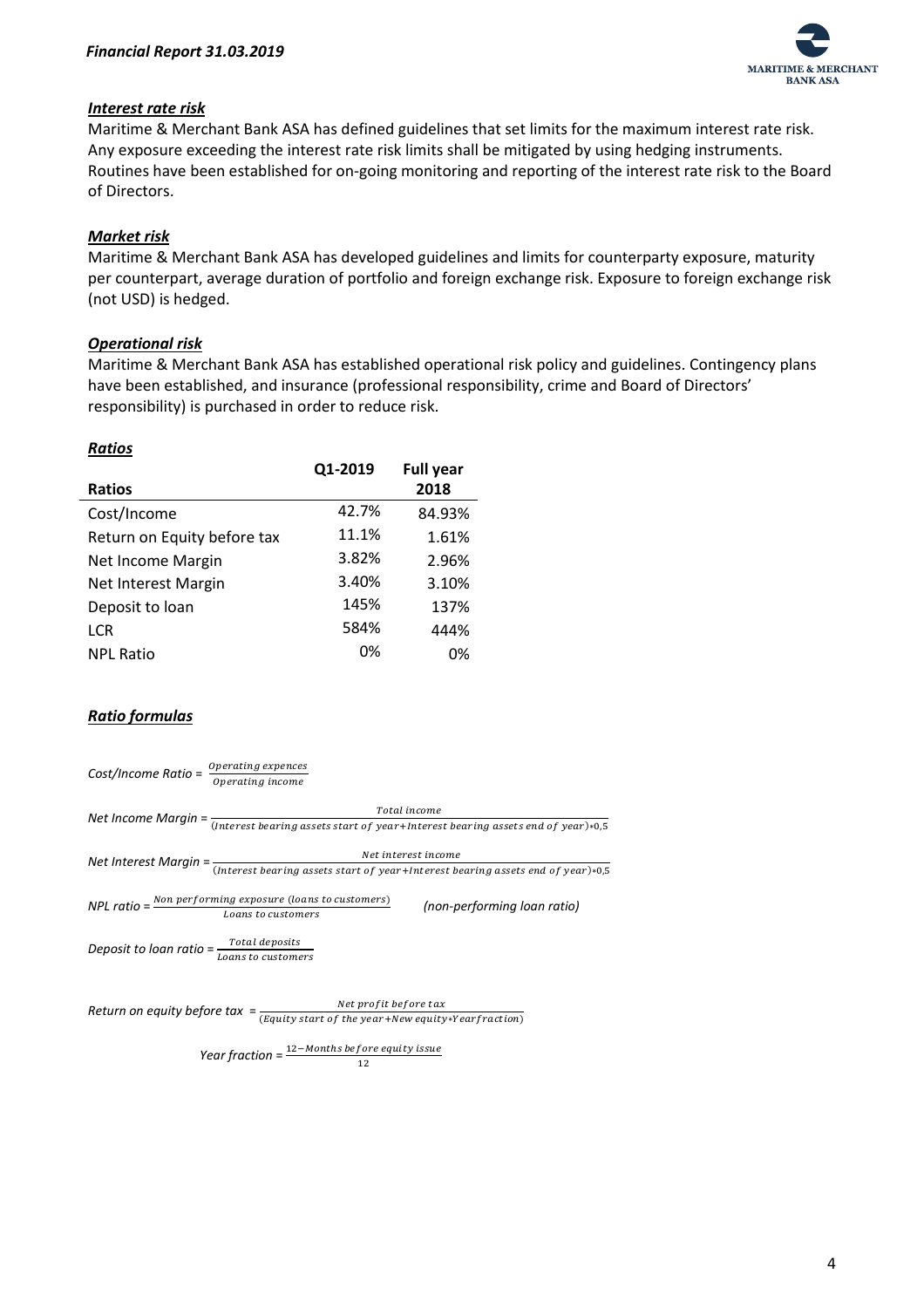

#### *Outlook*

In total, we expect a continued high activity level for investments in the maritime sector both domestically and abroad, and consequently, a steady inflow of new enquiries. We are looking forward to cooperating with our clients in order to materialize new projects within the main shipping segments.

#### **--------------------------- Oslo, 13 May 2019**

Board of Directors, Maritime & Merchant Bank ASA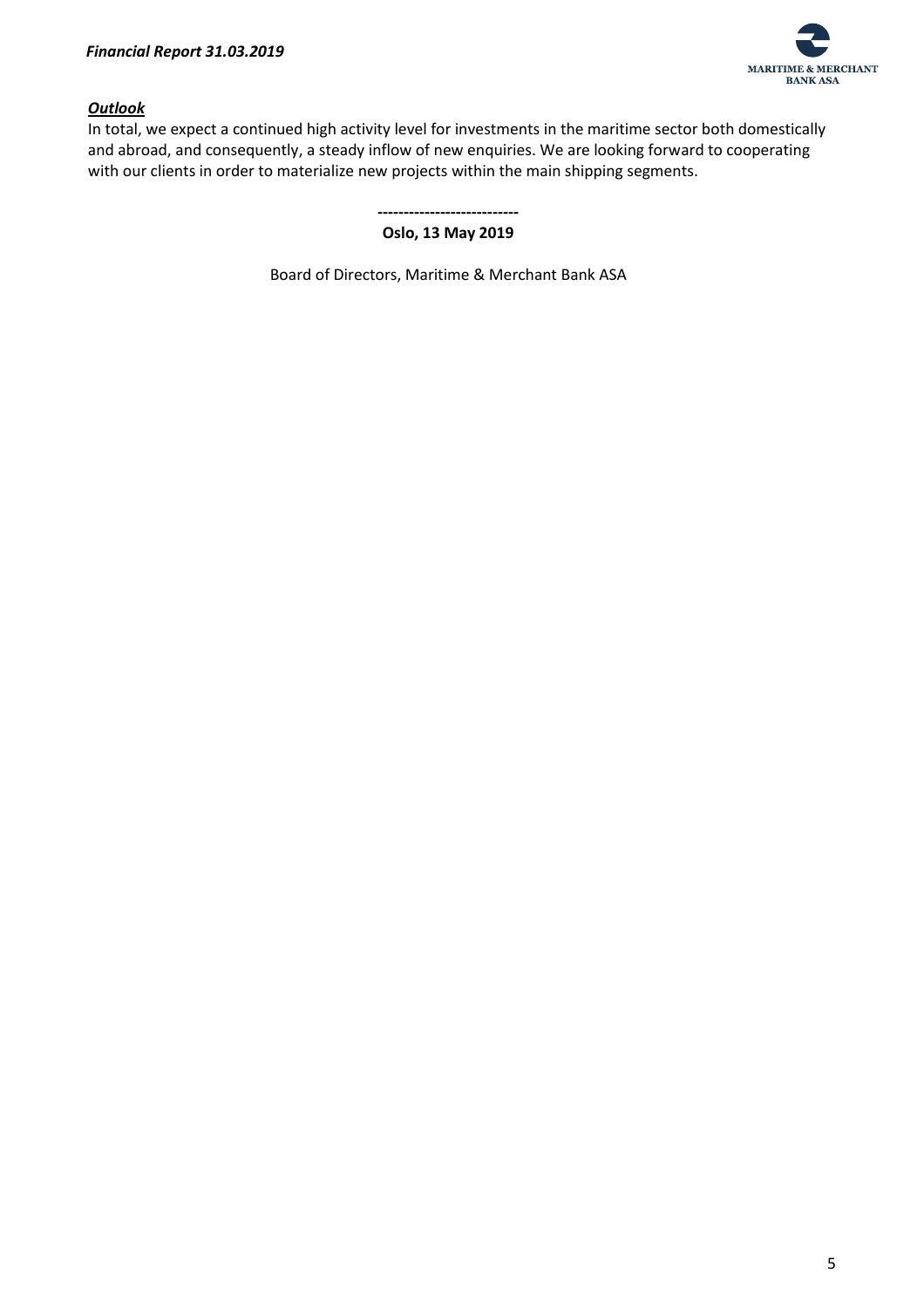

## <span id="page-6-0"></span>**Income Statement**

|                                                                                         |      | 2019                    | 2018                  | 2018                  |
|-----------------------------------------------------------------------------------------|------|-------------------------|-----------------------|-----------------------|
| <u>- In USD</u>                                                                         | Note | $01.01 - 31.03$         | $01.01 - 31.03$       | $01.01 - 31.12$       |
| Interest income and related income                                                      |      |                         |                       |                       |
| Interest and other operating income from loans to customers                             |      | 5 856 296               | 2 140 054             | 14 979 900            |
| Interest from certificates and bonds                                                    |      | 534 497                 | 522026                | 1928497               |
| Interest from loans to and receivables from credit institutions                         |      | 245 296                 | 66 556                | 646 238               |
| Total interest income and related income                                                |      | 6636089                 | 2728636               | 17 554 636            |
|                                                                                         |      |                         |                       |                       |
| Interest expenses                                                                       |      |                         |                       |                       |
| Interest and similar expenses of loans to and receivables from customers                |      | $-1932406$              | $-1090965$            | -5 329 798            |
| Net interest expenses from financial derivatives<br>Other fees and commisions           |      | $-652235$               | $-163926$             | $-1713133$            |
| Net interest expenses and related expenses                                              |      | $-109612$<br>-2 694 254 | $-8559$<br>-1 263 450 | -34 235<br>-7 077 166 |
|                                                                                         |      |                         |                       |                       |
| Net interest income and similar income                                                  |      | 3941836                 | 1465186               | 10 477 470            |
| Commissions, other fees and income from banking                                         |      | 179641                  | 70 799                | 317498                |
| Commissions, other fees and expenses from banking                                       |      | $-7532$                 | -4792                 | $-26614$              |
|                                                                                         |      |                         |                       |                       |
| Net gains/losses on foreign exchange and financial instrument                           |      |                         |                       |                       |
| Net value adjustments and gains/losses on foreign exchange and financial<br>derivatives |      | 249 002                 | 215 961               | $-715629$             |
| Net gains/losses on foreign exchange                                                    |      | 249 002                 | 215 961               | -715 629              |
|                                                                                         |      |                         |                       |                       |
| Net gains/losses on financial instruments                                               |      |                         |                       |                       |
| Net value adjustments and gains/ losses on commercial papers, bonds and                 |      |                         |                       |                       |
| other interest-bearing securities                                                       |      | 61941                   |                       |                       |
| Net gains/losses on financial instruments                                               |      | 61941                   |                       |                       |
| <b>Total income</b>                                                                     |      | 4424888                 | 1747154               | 10 052 725            |
| Salaries, administration and other operating expenses                                   |      |                         |                       |                       |
| Salaries and personnel expenses                                                         |      | $-1$ 143 503            | $-919236$             | $-3989116$            |
| Administrative and other operating expenses                                             |      | -436 871                | -574 888              | -2 140 779            |
| Net salaries, administration and other operating expenses                               |      | -1580374                | -1 494 124            | -6 129 895            |
|                                                                                         |      |                         |                       |                       |
| Total depreciation and impairment of fixed and intangible assets                        | 9    | -308 238                | -707 760              | -2 378 008            |
| <b>Total operating expenses</b>                                                         |      | -1888612                | -2 201 884            | -8 507 903            |
|                                                                                         |      |                         |                       |                       |
| <b>Operating result</b>                                                                 |      | 2536276                 | -454 730              | 1544822               |
| Loan loss provisions (IFRS - 9)                                                         | 5    | $-84733$                | $-95651$              | $-294777$             |
| Profit (+) / Loss (-) for the period before tax                                         |      | 2 451 543               | -550 381              | 1 250 045             |
| Income tax                                                                              | 6    | $-271785$               | 871044                | $-1586960$            |
| Income tax                                                                              |      | -271785                 | 871 044               | $-1586960$            |
| Result for the period after tax                                                         |      | 2 179 758               | 320 663               | -336 915              |

*\* Quarterly number for 2018 have been recalculated using average USDNOK exchange rate (does not have any impact on net result)*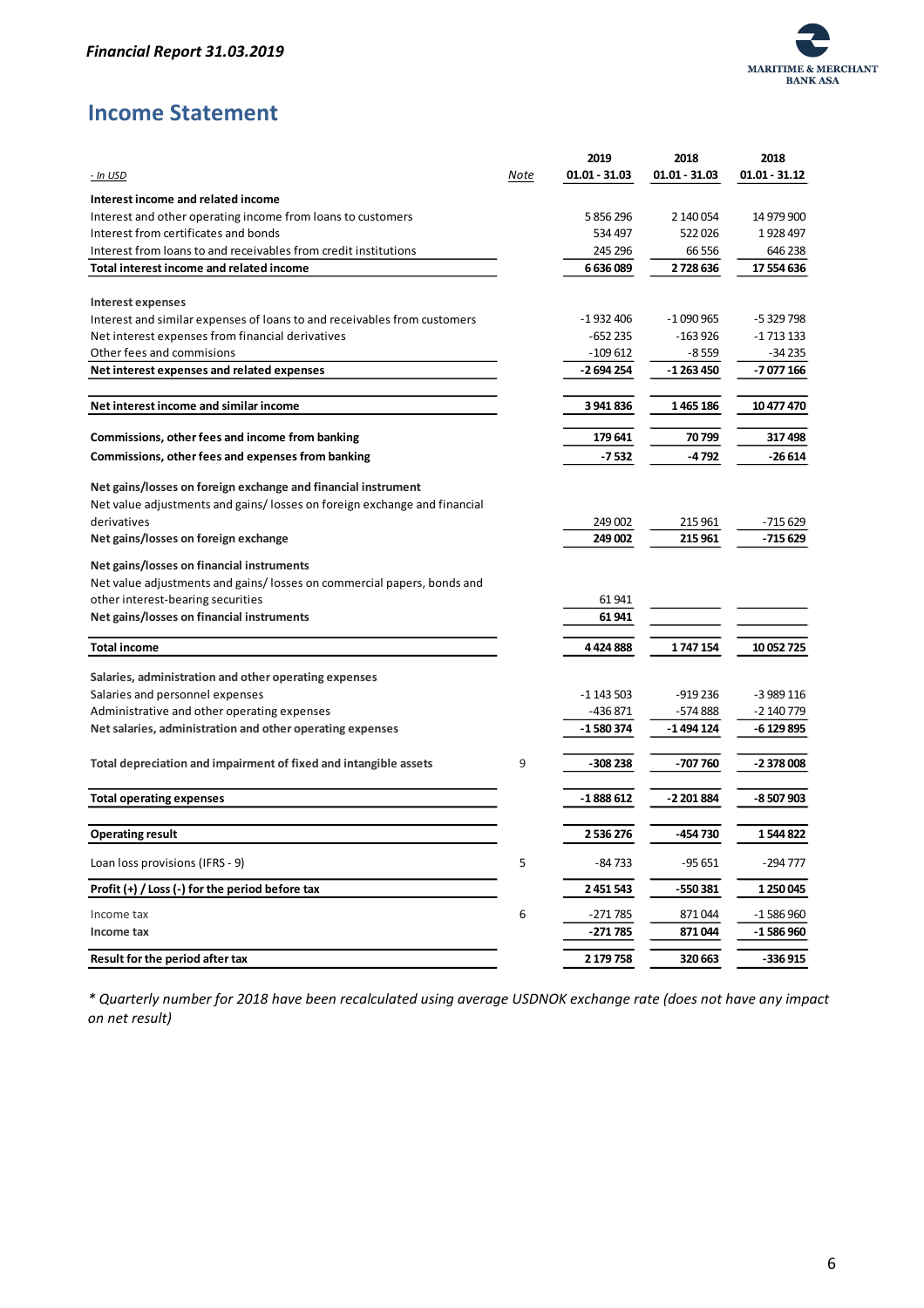

# **Balance Sheet**

| <b>Assets</b>                                                                                  |       | 2019                       | 2018                       | 2018        |
|------------------------------------------------------------------------------------------------|-------|----------------------------|----------------------------|-------------|
| - In USD                                                                                       | Note  | 31.03.2019                 | 31.03.2018                 | 31.12.2018  |
| Cash and balances at central bank                                                              |       | 13 258 589                 | 7742932                    | 7448034     |
| Lending to and receivables from credit institutions                                            |       | 78 079 533                 | 36 454 130                 | 66 924 966  |
| Lending to customers                                                                           | 5     | 272 157 115                | 123 719 352                | 249 024 326 |
| Loss provisions on loans to customers                                                          | 5     | -786 792                   | -502 933                   | -702 059    |
| <b>Net lending to cutomers</b>                                                                 |       | 271 370 323                | 123 216 419                | 248 322 267 |
| Certificates, bonds and other receivables                                                      |       |                            |                            |             |
| Commercial papers and bonds valued at market value                                             | 5, 7  | 127 049 952                | 120 007 184                | 112 552 377 |
| Commercial papers and bonds valued at amortised cost                                           |       | 0                          | 5 005 245                  | 0           |
| Certificates, bonds and other receivables                                                      |       | 127 049 952                | 125 012 429                | 112 552 377 |
|                                                                                                |       |                            |                            |             |
| <b>Shares</b>                                                                                  |       | 48 425                     | 52 159                     | 49 295      |
| Intangible assets                                                                              |       |                            |                            |             |
| Deferred tax assets                                                                            | 6     | 303 929                    | 3 238 905                  | 569 403     |
| Other intangible assets                                                                        | 9     | 2 723 409                  | 4 572 275                  | 2910996     |
| <b>Total intangible assets</b>                                                                 |       | 3027337                    | 7 811 181                  | 3 480 399   |
|                                                                                                |       |                            |                            |             |
| <b>Fixed assets</b>                                                                            |       |                            |                            |             |
| Fixed assets                                                                                   | 4, 9  | 1 201 783                  | 0                          | 56 544      |
| <b>Total fixed assets</b>                                                                      |       | 1 201 783                  | 0                          | 56 544      |
| Other assets                                                                                   |       |                            |                            |             |
| <b>Financial derivatives</b>                                                                   |       | 262 481                    | 4 108 792                  | 0           |
| Other assets                                                                                   |       | 141 447                    | 2 471 599                  | 136 735     |
| <b>Total other assets</b>                                                                      |       | 403 929                    | 6 580 391                  | 136 735     |
| <b>Expenses paid in advance</b>                                                                |       |                            |                            |             |
| Prepaid, not accrued expenses                                                                  |       | 319026                     | 149 163                    | 255 617     |
| <b>Total prepaid expenses</b>                                                                  |       | 319026                     | 149 163                    | 255 617     |
|                                                                                                |       |                            |                            |             |
| <b>TOTAL ASSETS</b>                                                                            |       | 494 758 896                | 307 018 805                | 439 226 234 |
| Liabilities and shareholders equity                                                            |       |                            |                            |             |
| - In USD                                                                                       |       | 31.03.2019                 | 31.03.2018                 | 31.12.2018  |
| <b>Liabilities</b>                                                                             |       |                            |                            |             |
|                                                                                                |       |                            |                            |             |
| Deposits from and liabilities to customers                                                     |       |                            |                            |             |
| Deposits from and liabilities to customers<br>Total deposits from and liabilities to customers |       | 394 479 570<br>394 479 570 | 246 388 126<br>246 388 126 | 340 508 505 |
|                                                                                                |       |                            |                            | 340 508 505 |
| <b>Other liabilities</b>                                                                       |       |                            |                            |             |
| Financial derivatives                                                                          | 10    | 7 536 492                  |                            | 9438597     |
| Other liabilities                                                                              | 6, 11 | 1742024                    | 2 451 328                  | 675 845     |
| <b>Total other liabilities</b>                                                                 |       | 9 278 516                  | 2451328                    | 10 114 442  |
| Accrued expenses and received unearned income                                                  |       |                            |                            |             |
| Accrued expenses and received unearned income                                                  | 11    | 715 324                    | 551 654                    | 569 655     |
| Total accrued expenses and received unearned income                                            |       | 715 324                    | 551 654                    | 569 655     |
| <b>Total Liabilities</b>                                                                       |       | 404 473 409                | 249 391 108                | 351 192 602 |
| <b>Shareholders equity</b>                                                                     |       |                            |                            |             |
| Paid-in capital                                                                                |       |                            |                            |             |
|                                                                                                |       |                            |                            |             |
|                                                                                                |       |                            |                            |             |
| Share capital                                                                                  | 12    | 8 630 639                  | 5 590 977                  | 8 630 639   |
| Share premium account                                                                          |       | 83 296 586                 | 54 716 362                 | 83 296 586  |
| Total paid-in capital                                                                          |       | 91 927 225                 | 60 307 339                 | 91 927 225  |
| <b>Other Equity</b>                                                                            |       |                            |                            |             |
| Other free equity                                                                              |       | -484 274                   |                            | -556 371    |
| Retained earnings                                                                              |       | -1 157 464                 | -2 679 643                 | -3 337 221  |
| <b>Total other equity</b>                                                                      |       | -1 641 738                 | -2 679 643                 | -3 893 592  |
| <b>Total shareholder equity</b>                                                                |       | 90 285 487                 | 57 627 696                 | 88 033 633  |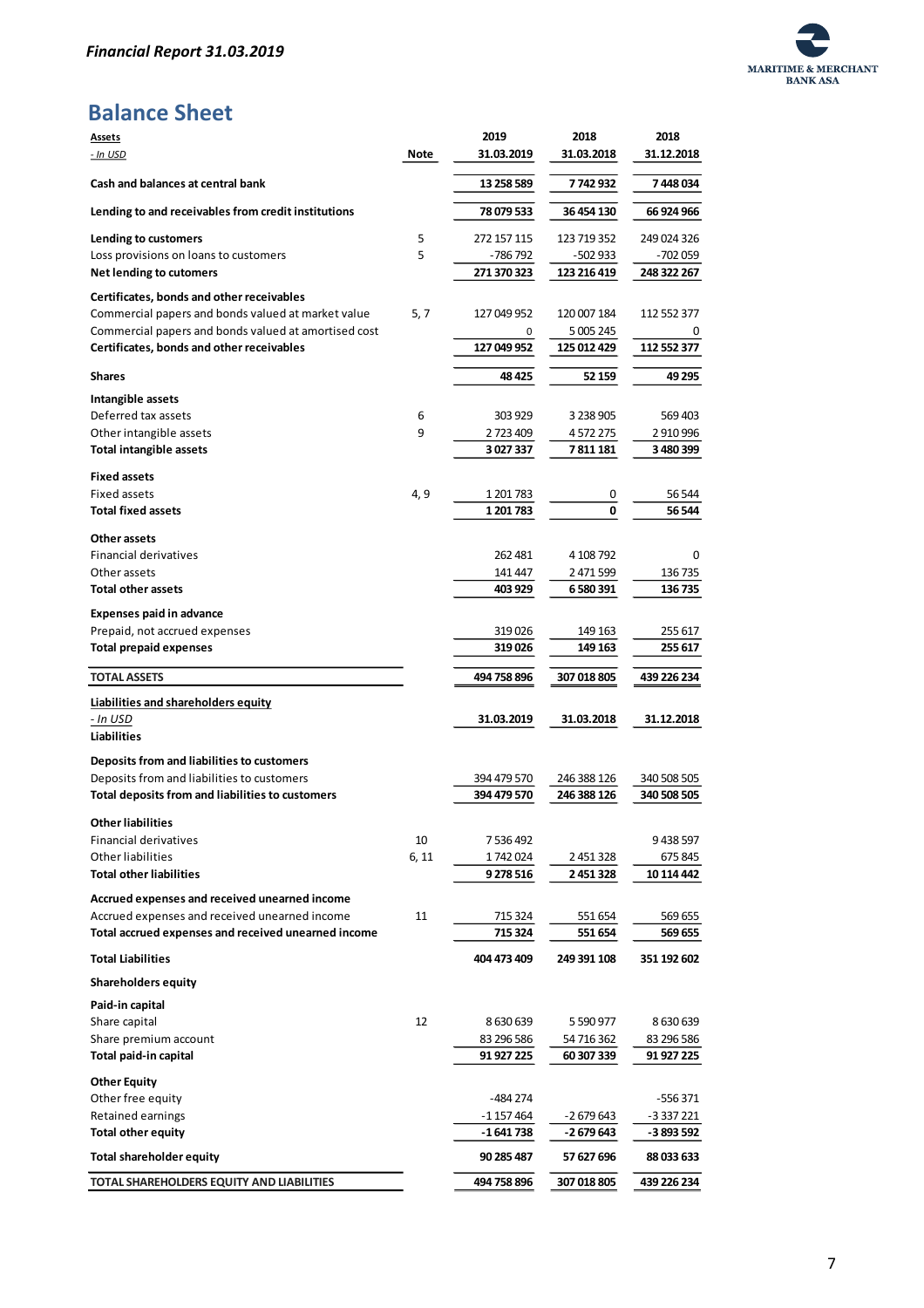

# <span id="page-8-0"></span>**Statement of Equity**

| - In USD                 | Share capital | <b>Share</b> | <b>Retained</b> | Other free | <b>Total equity</b> |
|--------------------------|---------------|--------------|-----------------|------------|---------------------|
|                          |               | premium      | earnings        | equity     |                     |
|                          |               |              |                 |            |                     |
| Loss allowance in        |               |              |                 |            |                     |
| accordance with IFRS 9   |               |              |                 | $-407282$  | -407 282            |
| Share issue              | 3 0 39 6 62   | 28 172 937   |                 | $-172771$  | 31 039 828          |
| Employee stock option    |               |              |                 | 23 682     | 23 682              |
| Profit                   | 0             | 0            | $-336915$       |            | $-336915$           |
| Equity as per 31.12.2018 | 8630639       | 83 296 586   | -3 337 221      | $-556371$  | 88 033 633          |
|                          |               |              |                 |            |                     |
| Employee stock option    |               |              |                 | 72097      | 72097               |
| Profit                   |               |              | 2 179 758       |            | 2 179 758           |
| Equity as per 31.03.2019 | 8630639       | 83 296 586   | $-1157464$      | -484 274   | 90 285 487          |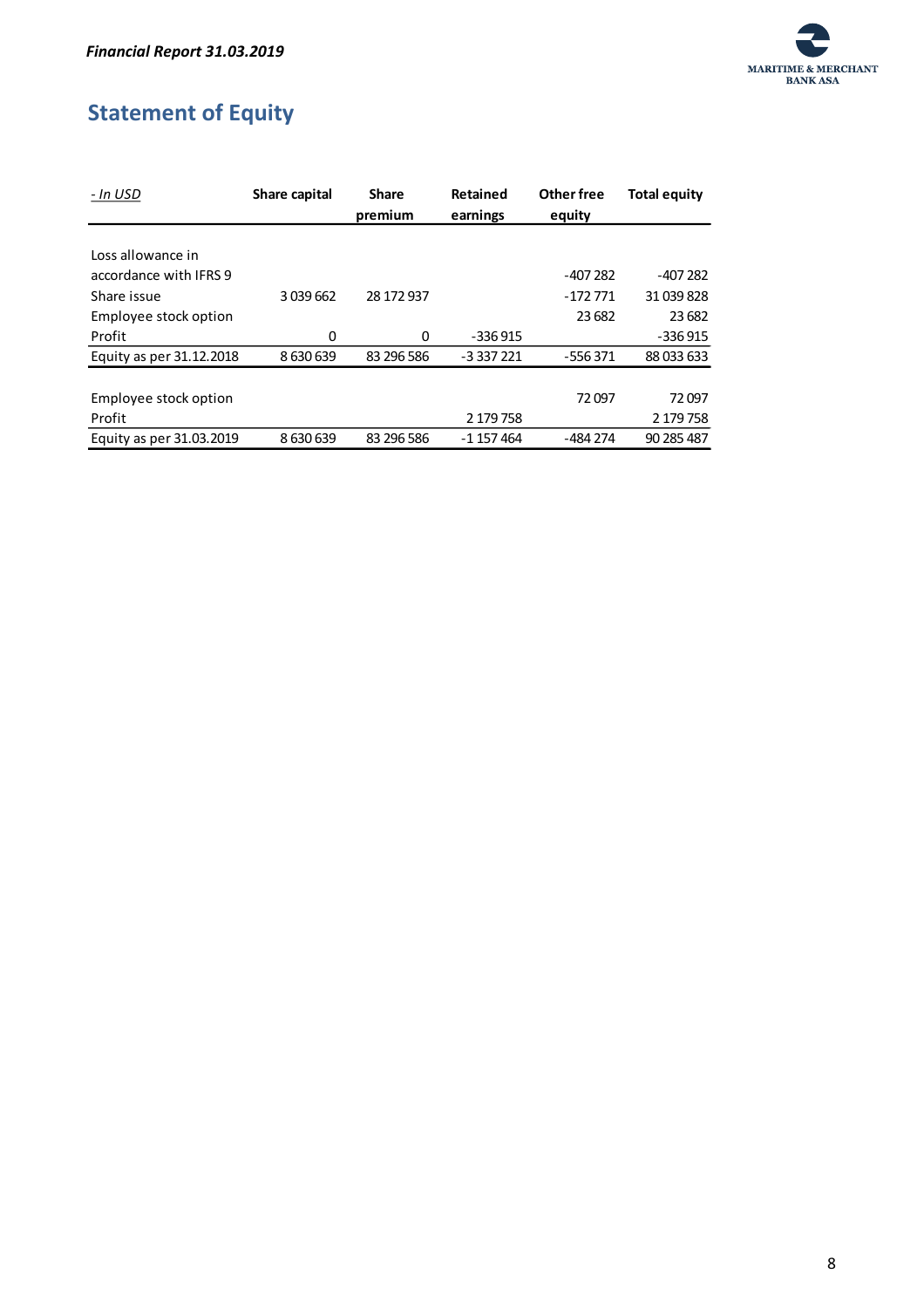

# <span id="page-9-0"></span>**Statement of Cashflows**

|                                                          | 2019         | 2018          |
|----------------------------------------------------------|--------------|---------------|
| <u>- In USD</u>                                          | 31.03        | 31.12         |
| <b>CASHFLOW FROM OPERATIONAL ACTIVITIES</b>              |              |               |
| Profit before tax                                        | 2 451 543    | 1 250 045     |
| Change in loans to customers excluding accrued interest  | $-20918781$  | $-153496098$  |
| Change in deposits from customers                        | 52 067 883   | 145 664 596   |
| Change in certificates and bonds                         | $-14497575$  | $-5055707$    |
| Change in shares, mutual fund units and other securities | 870          | -49 295       |
| Interest income and related income                       | $-6636089$   | $-17554635$   |
| Interest received                                        | 4 506 814    | 14 555 481    |
| Net interest expenses and related expenses               | 2694254      | 5 3 6 4 0 3 3 |
| Interest paid                                            | $-791072$    | $-5364033$    |
| Ordinary depreciation                                    | 308 238      | 2 378 008     |
| Change in financial derivatives                          | $-2164586$   | 9821707       |
| Change in other assets and other liabilities             | $-6713$      | $-366729$     |
| Net cash flow from operating activities                  | 17 014 786   | $-2852627$    |
| <b>CASHFLOW FROM INVESTING ACTIVITIES</b>                |              |               |
| Payments for acquisition of assets                       | $-121762$    | $-716$ 176    |
| Net cash flow from investing activities                  | $-121762$    | $-716176$     |
| <b>CASHFLOW FROM FINANCIAL ACTIVITITES</b>               |              |               |
| Paid in capital                                          | 0            | 31 212 599    |
| Net cash flow from financial activities                  | $\mathbf{0}$ | 31 212 599    |
| Effect of exchange rate changes and other                | 72097        | $-17069$      |
| Sum cash flow                                            | 16 965 121   | 27 626 727    |
| Net change in cash and cash equivalents                  | 16 965 121   | 27 626 727    |
| Cash and cash equivalent as per 01.01.                   | 74 373 001   | 46 746 274    |
| Cash and cash equivalent as per 31.03.                   | 91 338 122   | 74 373 001    |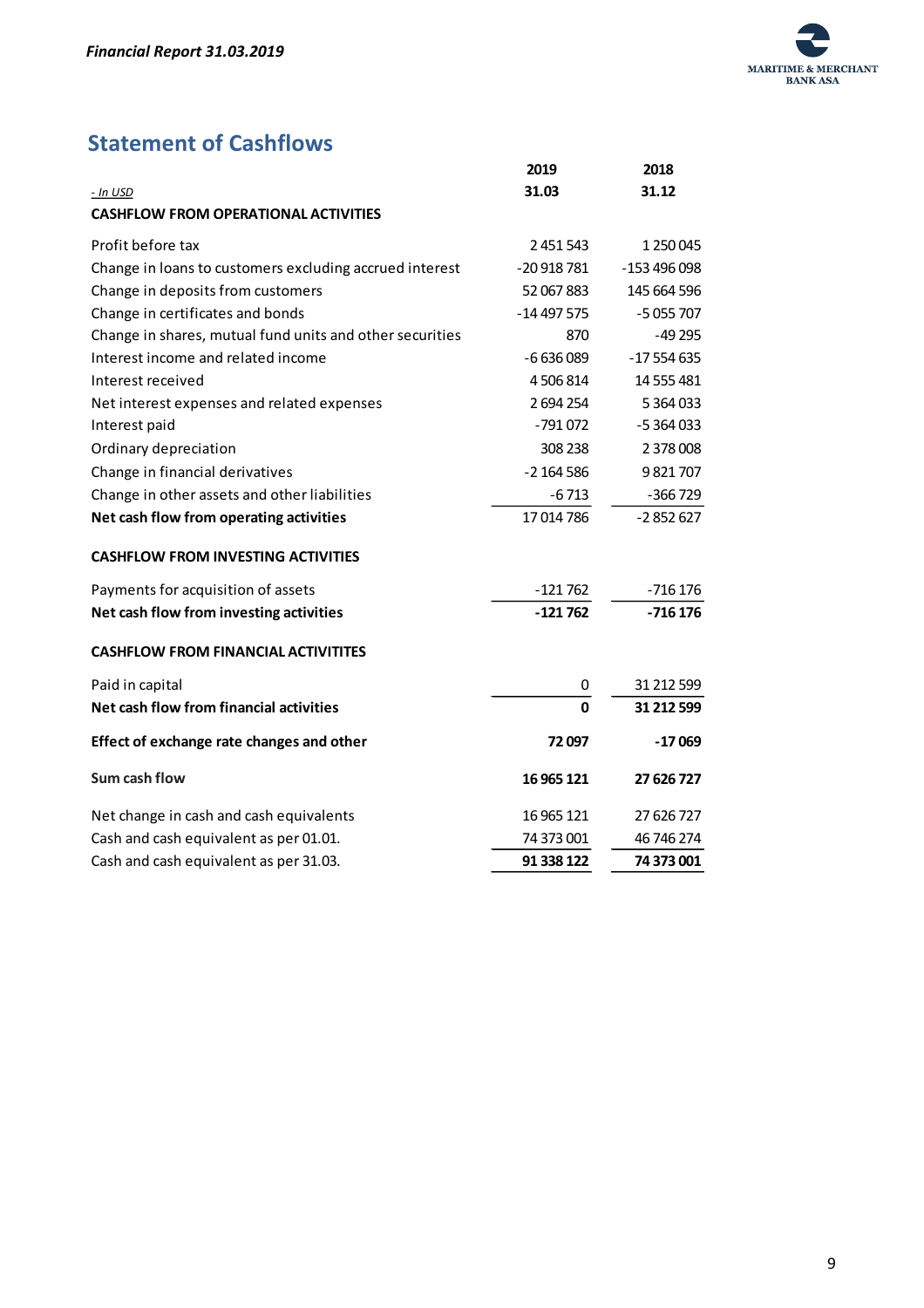

## <span id="page-10-0"></span>**Notes 31.03.2019**

## <span id="page-10-1"></span>Note 1, Reporting entity

Maritime & Merchant Bank ASA is a company domiciled in Norway. The Bank's registered office is at Haakon VIIs gate 1, 0161 Oslo. The Bank is primarily involved in corporate banking.

## <span id="page-10-2"></span>Note 2, General accounting principles

The interim report for the first quarter 2019 is prepared according to IAS 34 Interim Financial Reporting and IFRS as adopted by EU.

The interim report for the first quarter 2019 is prepared using the same accounting principles and calculation methods as described in the Annual Report 2018, except changes described in Note 4.

## <span id="page-10-3"></span>Note 3, Functional and presentation currency

These consolidated financial statements are presented in USD, which is the Bank's functional currency. The Bank's taxation currency is NOK.

## <span id="page-10-4"></span>Note 4, Changes in accounting policies

#### **2.1 Leases**

The Bank adopted IFRS 16 with an initial application date of 1 January 2019. The Bank has applied the modified retrospective transition method and therefore the comparative information has not been restated. The entity also elected to apply the practical expedient for short-term leases to leases for which the lease term ends within 12 months of the date of initial application. The amounts disclosed in the extracts are expressed in Norwegian kroner.

#### **2.2 Significant accounting policy**

#### **Policy applicable from 1 January 2019**

At inception of a contract, the Bank assesses whether a contract is, or contains, a lease. A contract is a lease if the contract conveys the right to control the use of an identified asset for a period of time in exchange for a consideration. To assess whether a contract conveys the right to control the use of an identified asset, the Bank assesses whether:

- the contract involves the right to use of an identified asset
- the Bank has the right to obtain the economic benefits from use of the asset throughout the period of use

#### **Policy applicable before 1 January 2019**

All direct costs and payments incurred in a lease contract were booked as accrued expenses.

#### **As a lessee**

The Bank recognizes a right-to-use asset and a lease liability at the lease commencement date. The right-touse asset is initially measured at cost, which comprises the initial amount of the lease liability adjusted for any lease payments made at or before the commencement date. The right-to-use asset is subsequently depreciated using the straight-line method from the commencement date to the end of the lease term. In addition, the right-to-use asset is periodically adjusted for certain remeasurements of the lease liability. The lease liability is initially measured at the present value of the lease payments that are not payed at the commencement date and discounted using the Bank's borrowing rate. Lease payments include fixed payments known at the commencement date. The lease liability is measured at amortized cost using the effective interest method. It is remeasured when there is a change in future payments arising from change in an index or rate. When the lease liability is remeasured in this way, a corresponding adjustment is made to the carrying amount of the right-to-use asset.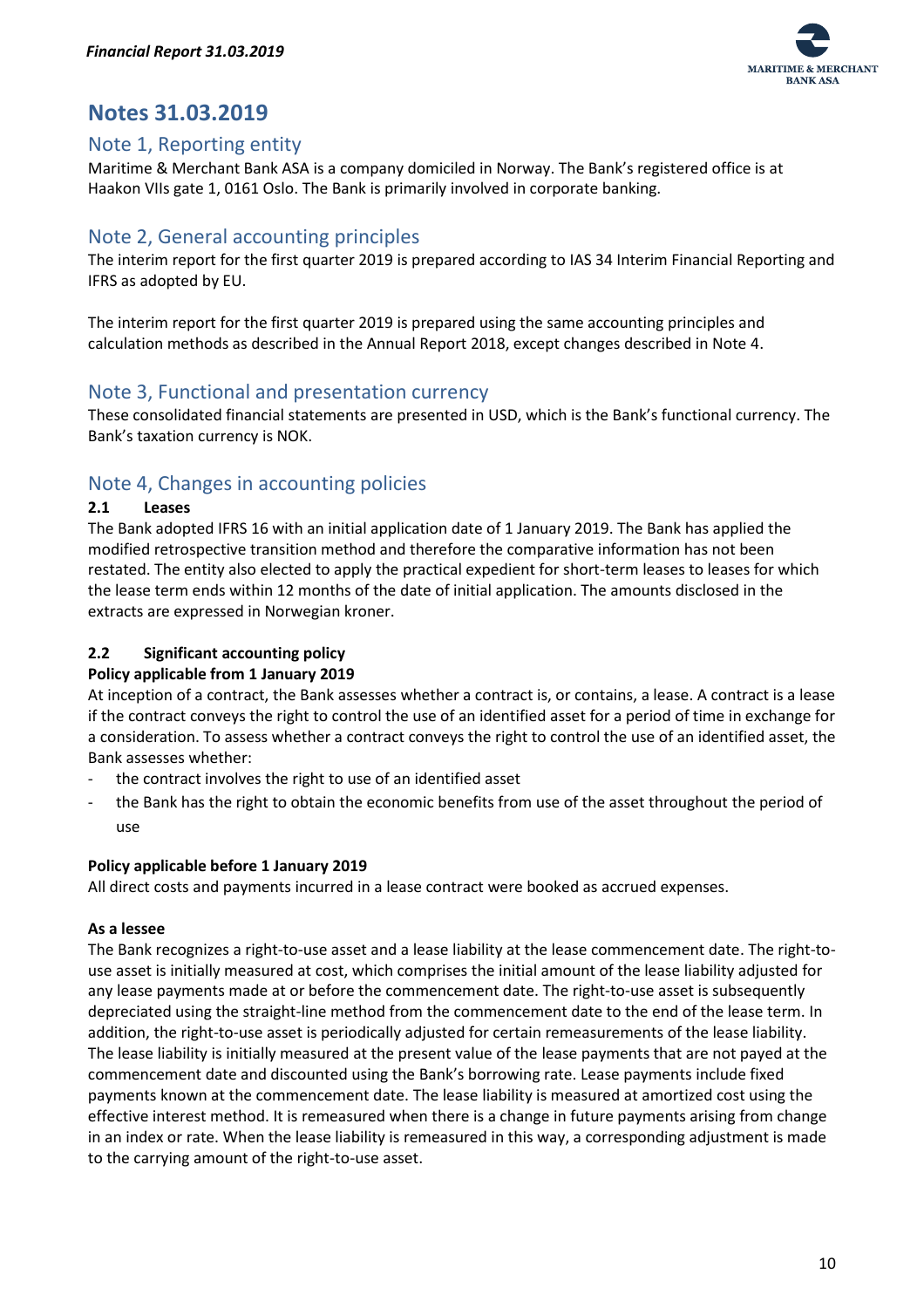

#### **Short-term lease and leases of low-value assets**

The Bank has elected not to recognize right-to-use assets and lease liabilities for short term leases of machinery that have a lease term of 12 months or less and leases of low-value assets, including IT equipment. The Bank recognize the lease payments associated with these leases as an expense on a straight-line basis over the lease term or as a direct accrued payment.

#### **2.3 Effect of IFRS 16, Leases**

The only lease that is affected by the IFRS 16 implementation is office rental.

#### **Details**

| Fixed Lease payments per quarter: | NOK 679 942                           |
|-----------------------------------|---------------------------------------|
| Expiry date:                      | 31.12.2022                            |
| Borrowing rate:                   | 2.1%                                  |
| Right-to-use asset:               | NOK 10 466 415 (as of 1 January 2019) |
| Lease liability:                  | NOK 10 466 415 (as of 1 January 2019) |

#### **Changes in Profit & Loss statement for Q1-2019 using 2019 vs 2018**

| Item                                                 | 2018 policy | 2019 policy | Change    |
|------------------------------------------------------|-------------|-------------|-----------|
| Interest expenses (NOK)                              |             | (50 964)    | (50964)   |
| Administrative and other operating expenses<br>(NOK) | (679942)    | 0           | 679 942   |
| Depreciation (NOK)                                   |             | (654 151)   | (654 151) |
| Sum in NOK                                           | (679942)    | (705 115)   | (25 173)  |
| Sum in USD                                           | (79079)     | (82007)     | (2928)    |

*Negative number in brackets*

Net negative effect for Q1-2019 in USD: 2 928

#### **Changes in Balance sheet for Q1-2019 using 2019 vs 2018**

| <b>Assets</b>           | 2018 policy | 2019 policy | Change    |
|-------------------------|-------------|-------------|-----------|
| Intangible assets (NOK) |             | 9812264     | 9812264   |
| Intangible assets (USD) |             | 1 141 200   | 1 141 200 |

| <b>Liabilities</b>      | 2018 policy | 2019 policy | Change    |
|-------------------------|-------------|-------------|-----------|
| Other Liabilities (NOK) |             | 9837438     | 9 837 438 |
| Other Liabilities (USD) |             | 1 144 128   | 1 144 128 |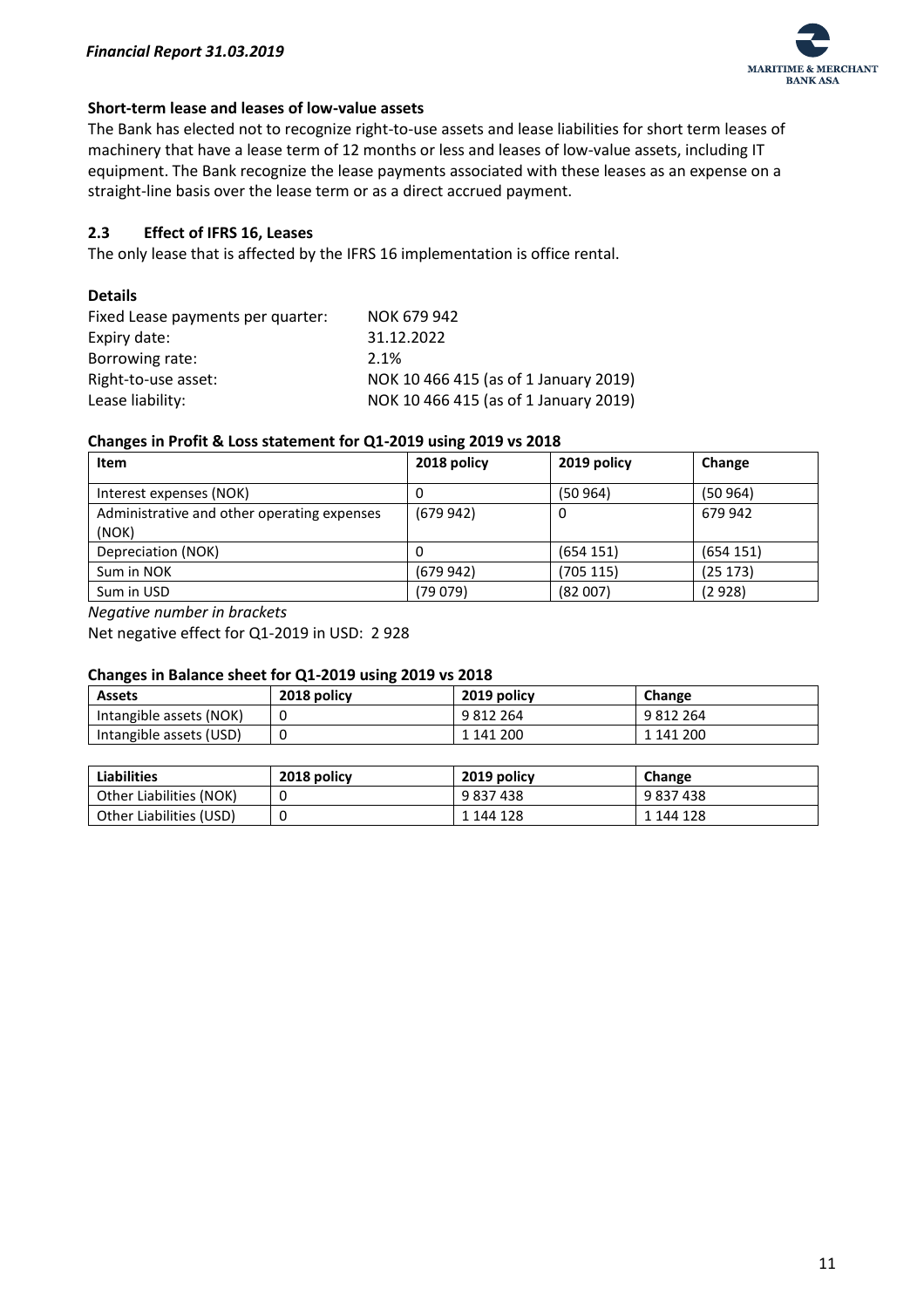

## <span id="page-12-0"></span>**RISK**

#### <span id="page-12-1"></span>Note 5, Risk

#### <span id="page-12-2"></span>*Risk Management and Capital Adequacy*

The Capital Adequacy figures for Maritime & Merchant Bank ASA are based on the calculation by means of the standardized approach.

#### **Credit risk**

The Bank has chosen the basic approach for calculation credit risk (Risk-Weighted Assets).

#### **Operational risk**

The Bank has chosen to apply the basic approach under Pilar 1 for calculating operational risk. This applies a capital requirement of 15 per cent of the annual income reported in the last three years.

#### **Market risk**

The market risk of the Bank is modest and is calculated using the standardized approach in Pilar 1.

#### <span id="page-12-3"></span>*Capital Adequacy*

| <b>Amounts in USD - thousands</b>               | 31.03.2019 | 31.03.2018 | 31.12.2018 |
|-------------------------------------------------|------------|------------|------------|
|                                                 |            |            |            |
|                                                 |            |            |            |
| Share capital                                   | 8631       | 5 5 9 1    | 8631       |
| + Other reserves                                | 81 655     | 52 037     | 79 740     |
| - Deferred tax assets and intangible assets     | $-3027$    | $-7811$    | $-3480$    |
| - This year's result                            | $-2180$    |            | $-337$     |
| - Adjustments to CET1 due to prudential filters |            |            | $-113$     |
| <b>Common Equity Tier 1 (CET 1)</b>             | 85 078     | 49817      | 84 441     |
| <b>Credit Risks</b>                             |            |            |            |
| + Bank of Norway                                |            |            |            |
| + Local and regional authorities                |            |            |            |
| + Institutions                                  | 15 6 16    | 10 4 49    | 13 3 8 5   |
| + Companies                                     | 270 036    | 117 617    | 243 733    |
| + Covered bonds                                 | 11 621     | 10722      | 10 177     |
| + Shares                                        | 48         | 52         | 49         |
| + Other assets                                  |            | 1 3 8 0    |            |
| <b>Total Credit risks</b>                       | 297 321    | 140 220    | 267 344    |
| + Operational risk                              | 11 669     | 4 2 3 3    | 11 669     |
| + Counterparty risk derivatives (CVA-risk)      | 3029       | 5672       | 2 6 1 9    |
| <b>Total calculation basis</b>                  | 312 019    | 150 124    | 281 632    |
|                                                 |            |            |            |
| <b>Capital Adequacy</b>                         |            |            |            |
| <b>Common Equity Tier 1%</b>                    | 27.27%     | 33.18%     | 29.98%     |
| Total capital %                                 | 27.27%     | 33.18%     | 29.98%     |

#### <span id="page-12-4"></span>*Credit Risk*

Credit risk is the major risk to the Bank. Maritime & Merchant Bank ASA may face a loss if the borrower is not able to pay interest or principal as agreed upon, provided the pledged collateral is not sufficient to cover the Bank's exposure.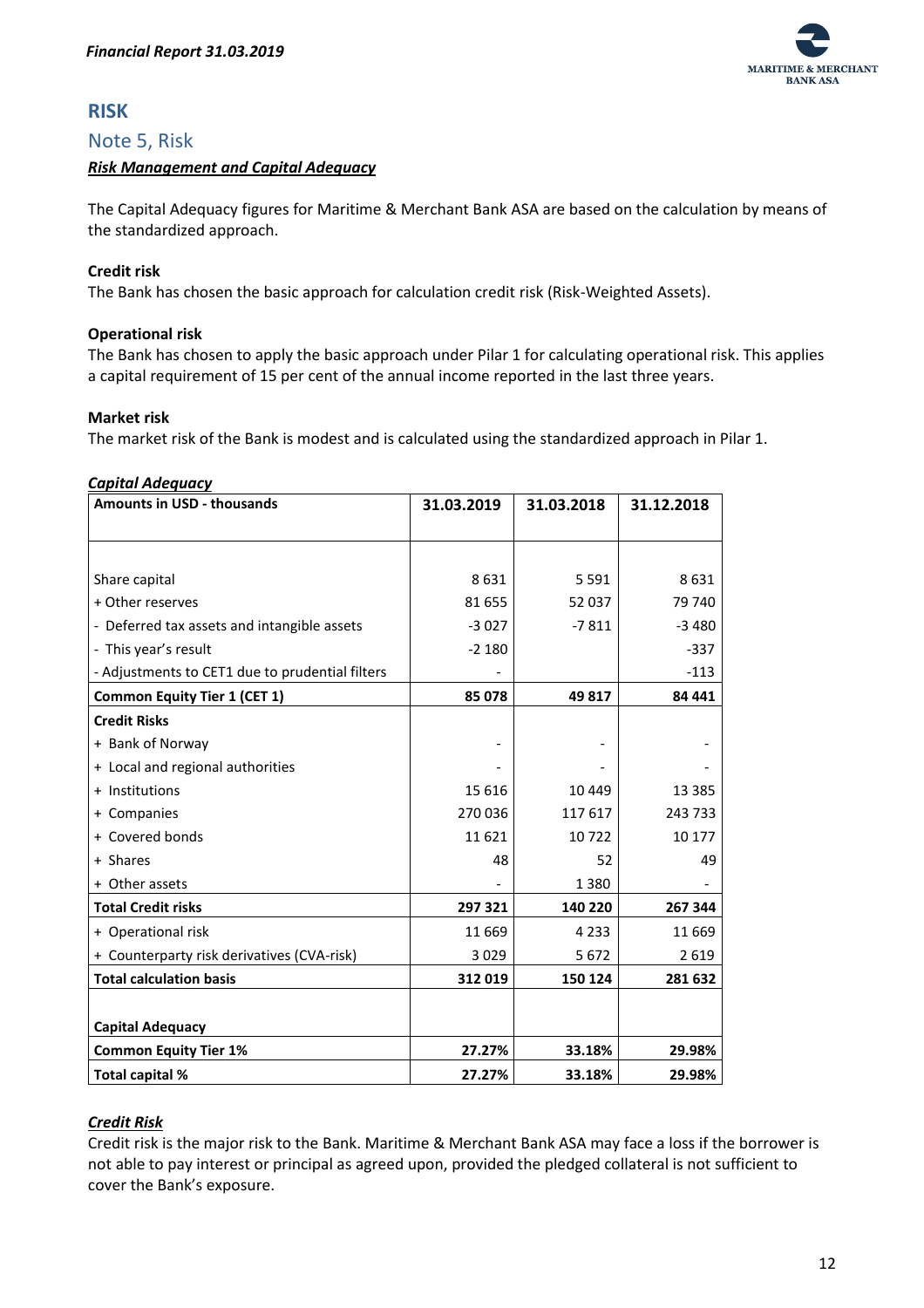

## **Loss allowance and impairments**

| Changes            |            |            |            |
|--------------------|------------|------------|------------|
| Loss allowance     | 31.03.2019 | 31.03.2018 | 31.12.2018 |
| Step1              | 645 195    | 502 933    | 665 727    |
| Step2              | 141 597    |            | 36 322     |
| Step3              |            |            |            |
| Sum                | 786 792    | 502 933    | 702 059    |
| <b>Impairments</b> | -          | -          |            |

## **Loss allowance as of 31.03.2019**

|                                 | Step 1                   | Step 2               | Step 3               |             |
|---------------------------------|--------------------------|----------------------|----------------------|-------------|
|                                 | <b>Classification by</b> | Significant          | <b>Significant</b>   |             |
|                                 | first time               | increase in          | increase in          |             |
|                                 | recognition              | credit risk since    | credit risk          |             |
|                                 |                          | first time           | since first          |             |
|                                 |                          | recognition          | recognition          |             |
|                                 |                          |                      | and objective        |             |
|                                 |                          |                      | proof of loss        |             |
|                                 | <b>Expected loss</b>     | <b>Expected loss</b> | <b>Expected loss</b> |             |
|                                 | next 12 months           | over the life of     | over the life of     | Sum         |
|                                 |                          | instrument           | instrument           |             |
| Loss allowance as of 31.12.2018 | 665 727                  | 36 332               |                      | 702 059     |
| Lending to customers 31.12.2018 | 245 124 326              | 3 900 000            |                      | 249 024 326 |
|                                 |                          |                      |                      | 0           |
| Changes                         |                          |                      |                      | 0           |
| Transfer to Step 1              |                          |                      |                      | 0           |
| Transfer to Step 2              | 54 929                   | 54 929               |                      | $\mathbf 0$ |
| Transfer to Step 3              |                          |                      |                      | $\Omega$    |
| Reclassification*               | 27 677                   | 50 867               |                      | 23 190      |
| Amortization                    | $-19595$                 | $-531$               |                      | $-20126$    |
| New commitments                 | 81 669                   |                      |                      | 81 669      |
|                                 |                          |                      |                      | 0           |
| Allowance as of 31.03.2019      | 645 195                  | 141 597              |                      | 786 792     |
| Lending to customers 31.12.2018 | 260 857 115              | 11 300 000           |                      | 272 157 115 |
|                                 |                          |                      |                      |             |
| Net Change in Loss allowance    | $-20532$                 | 105 265              | $\mathbf 0$          | 84733       |

*\*Changes in individual assessments*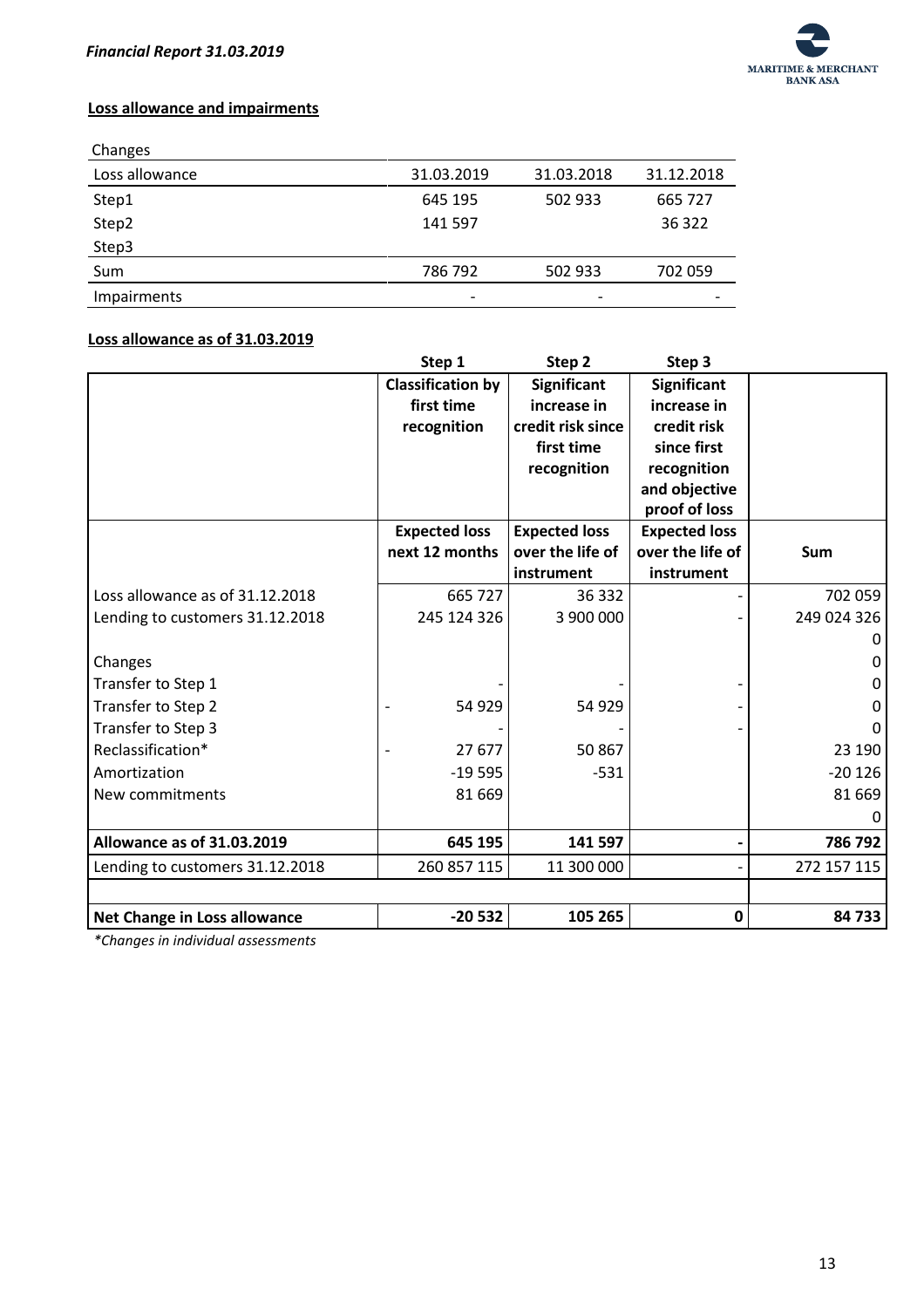

#### **Loss allowance as of 31.03.2018**

|                                     | Step 1                | Step 2               | Step 3               |             |
|-------------------------------------|-----------------------|----------------------|----------------------|-------------|
|                                     | <b>Classification</b> | <b>Significant</b>   | Significant          |             |
|                                     | by first time         | increase in          | increase in          |             |
|                                     | recognition           | credit risk since    | credit risk          |             |
|                                     |                       | first time           | since first          |             |
|                                     |                       | recognition          | recognition          |             |
|                                     |                       |                      | and objective        |             |
|                                     |                       |                      | proof of loss        |             |
|                                     | <b>Expected loss</b>  | <b>Expected loss</b> | <b>Expected loss</b> |             |
|                                     | next 12               | over the life of     | over the life of     | Sum         |
|                                     | months                | instrument           | instrument           |             |
| Loss allowance as of 1.1.2018       | 407 282               |                      |                      | 407 282     |
| Lending to customers 1.1.2018       | 96 849 292            |                      |                      | 96 849 292  |
|                                     |                       |                      |                      |             |
| <b>Changes</b>                      |                       |                      |                      |             |
| Transfer to Step 1                  |                       |                      |                      |             |
| Transfer to Step 2                  |                       |                      |                      |             |
| Transfer to Step 3                  |                       |                      |                      |             |
| Reclassification*                   |                       |                      |                      |             |
| Amortization                        |                       |                      |                      |             |
| New commitments                     | 95 651                |                      |                      | 95 651      |
|                                     |                       |                      |                      |             |
| <b>Allowance as of 31.03.2018</b>   | 502 933               |                      |                      | 502 933     |
| Lending to customers 31.03.2018     | 128 221 664           |                      |                      | 128 221 664 |
| <b>Net Change in Loss Allowance</b> | 95 651                |                      |                      | 95 651      |

 *\*Changes in individual assessments*

#### **Credit risk: Total 31.03.2019**

| Amounts in USD                       | <b>Very low</b><br>risk | Low risk   | <b>Moderate</b><br>risk | <b>High risk</b> | Loss<br>exposed | <b>Sum</b>  |
|--------------------------------------|-------------------------|------------|-------------------------|------------------|-----------------|-------------|
| Deposit with central banks           | 13 258 589              |            |                         |                  |                 | 13 258 589  |
| Deposits with credit<br>institutions | 78 079 533              |            |                         |                  |                 | 78 079 533  |
| Certificates and bonds               | 127 049 952             |            |                         |                  |                 | 127 049 952 |
| Shares and other securities          |                         |            | 48 425                  |                  |                 | 48 4 25     |
| Loans to customers                   |                         | 43 713 153 | 217 143 962             | 11 300 000       |                 | 272 157 115 |
| <b>Total</b>                         | 218 388 074             | 43 713 153 | 217 192 387             | 11 300 000       | 0               | 490 593 614 |
|                                      |                         |            |                         |                  |                 |             |
| Committed loans, not<br>disbursed    |                         |            | 17 000 000              |                  |                 |             |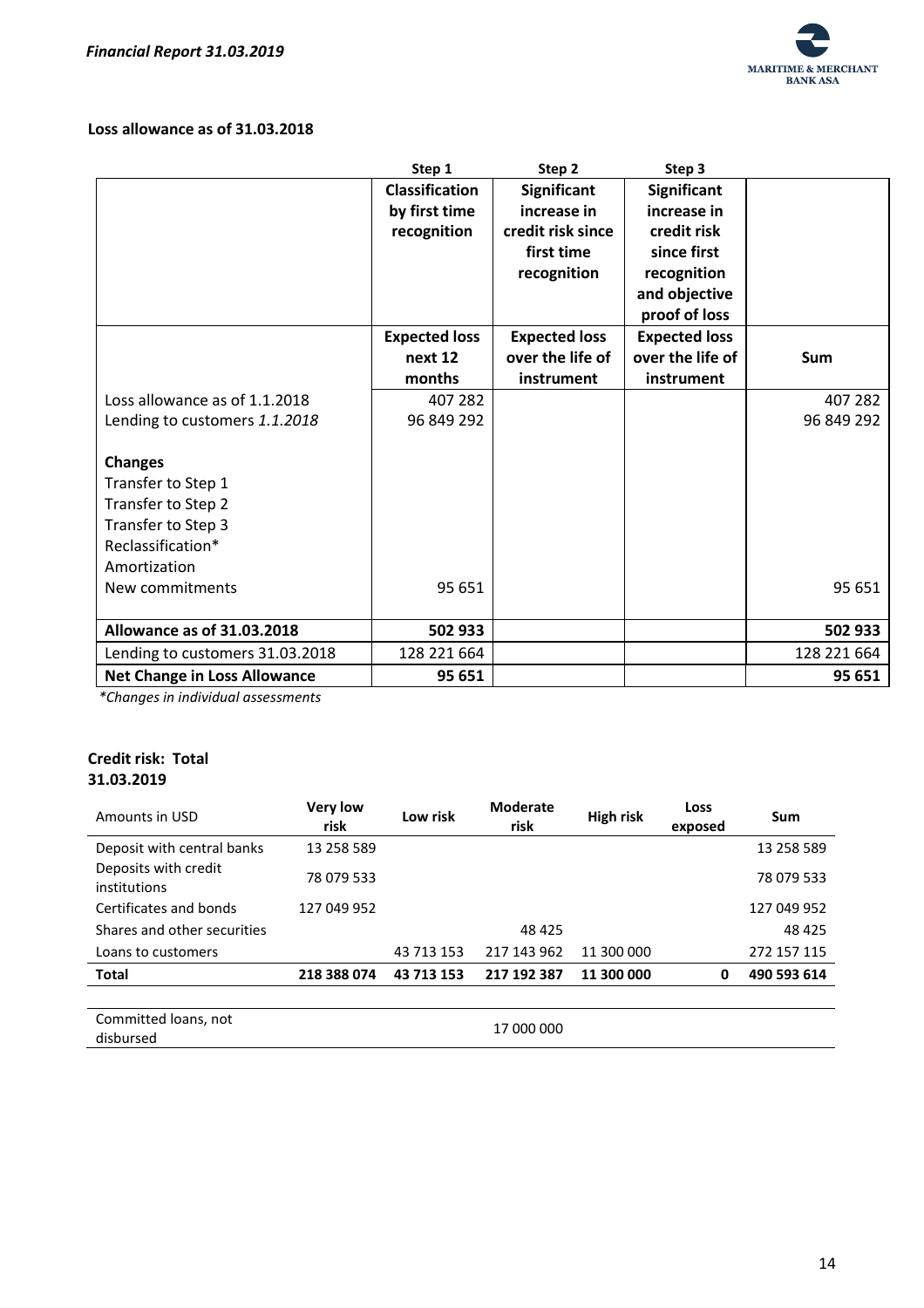

#### **31.03.2018**

| Amounts in USD                       | <b>Very low</b><br>risk | Low risk  | <b>Moderate risk</b> | High risk | Loss<br>exposed | Sum         |
|--------------------------------------|-------------------------|-----------|----------------------|-----------|-----------------|-------------|
| Deposit with central banks           | 7742932                 |           |                      |           |                 | 7742932     |
| Deposits with credit<br>institutions | 36 454 130              |           |                      |           |                 | 36 454 130  |
| Certificates and bonds               | 115 360 762             | 4 646 422 | 5 005 245            |           |                 | 125 012 429 |
| Shares and other securities          |                         |           | 52 159               |           |                 | 52 159      |
| Loans to customers                   |                         |           | 123 719 352          | 0         |                 | 123 719 352 |
| <b>Total</b>                         | 159 557 825             | 4 646 422 | 128 776 757          | 0         | 0               | 292 981 003 |

## **Lending to customers by segment**

|               | 31.03.2019  |         | 31.03.2018               |         | 31.12.2018  |         |
|---------------|-------------|---------|--------------------------|---------|-------------|---------|
| <b>Sector</b> | <b>USD</b>  | Share % | <b>USD</b>               | Share % | <b>USD</b>  | Share % |
| <b>Bulk</b>   | 66 950 650  | 25%     | 55 673 709               | 45%     | 62 080 567  | 25%     |
| Container     | 69 127 907  | 25%     | 13 609 129               | 11%     | 72 013 457  | 29%     |
| Tank          | 120 565 602 | 44%     | 39 590 193               | 32%     | 99 328 907  | 40%     |
| Gas           | 6803928     | 3%      | 14 846 322               | 12%     | 7449668     | 3%      |
| Specialized   | 8709028     | 3%      | $\overline{\phantom{0}}$ |         | 7449668     | 3%      |
| Offshore      |             | 0%      |                          |         |             | 0%      |
| Sum           | 272 157 115 | 100%    | 123 719 352              | 100%    | 248 322 267 | 100%    |

 $\ddot{\phantom{a}}$ 

## **Bonds and certificates: Risk Weight**

| <b>Risk</b><br>Weight | 31.03.2019<br><b>Fair Value</b> | 31.03.2019<br>Amortized<br>Cost | 31.03.2018<br><b>Fair Value</b> | 31.03.2018<br>Amortized<br>Cost | 31.12.2018<br><b>Fair Value</b> | 31.12.2018<br><b>Amortized</b><br>Cost |
|-----------------------|---------------------------------|---------------------------------|---------------------------------|---------------------------------|---------------------------------|----------------------------------------|
| 0%                    | 10 844 039                      |                                 | 8 2 3 6 2 1 8                   |                                 | 10 781 255                      |                                        |
| 10%                   | 116 205 913                     |                                 | 107 124 544                     |                                 | 101 771 122                     |                                        |
| 20%                   |                                 |                                 | 4 646 422                       |                                 |                                 |                                        |
| 100%                  |                                 |                                 |                                 | 5 005 245                       |                                 |                                        |
| <b>Total</b>          | 127 049 952                     |                                 | 120 007 184                     | 5 005 245                       | 112 552 377                     |                                        |

## **Bonds and certificates: Rating**

| Bonus and certincates. Nating |                   |                   |                   |  |  |
|-------------------------------|-------------------|-------------------|-------------------|--|--|
|                               | 31.03.2019        | 31.03.2018        | 31.03.2018        |  |  |
| Rating                        | <b>Fair Value</b> | <b>Fair Value</b> | <b>Fair Value</b> |  |  |
| AAA                           | 124 134 891       | 112 135 434       | 10 781 255        |  |  |
| AA+                           | 2 9 1 5 0 6 1     | 3 2 2 5 3 2 8     | 101 771 122       |  |  |
| AA                            | 0                 |                   |                   |  |  |
| A                             | 0                 | 4 646 422         |                   |  |  |
| Total                         | 127 049 952       | 120 007 184       | 112 552 377       |  |  |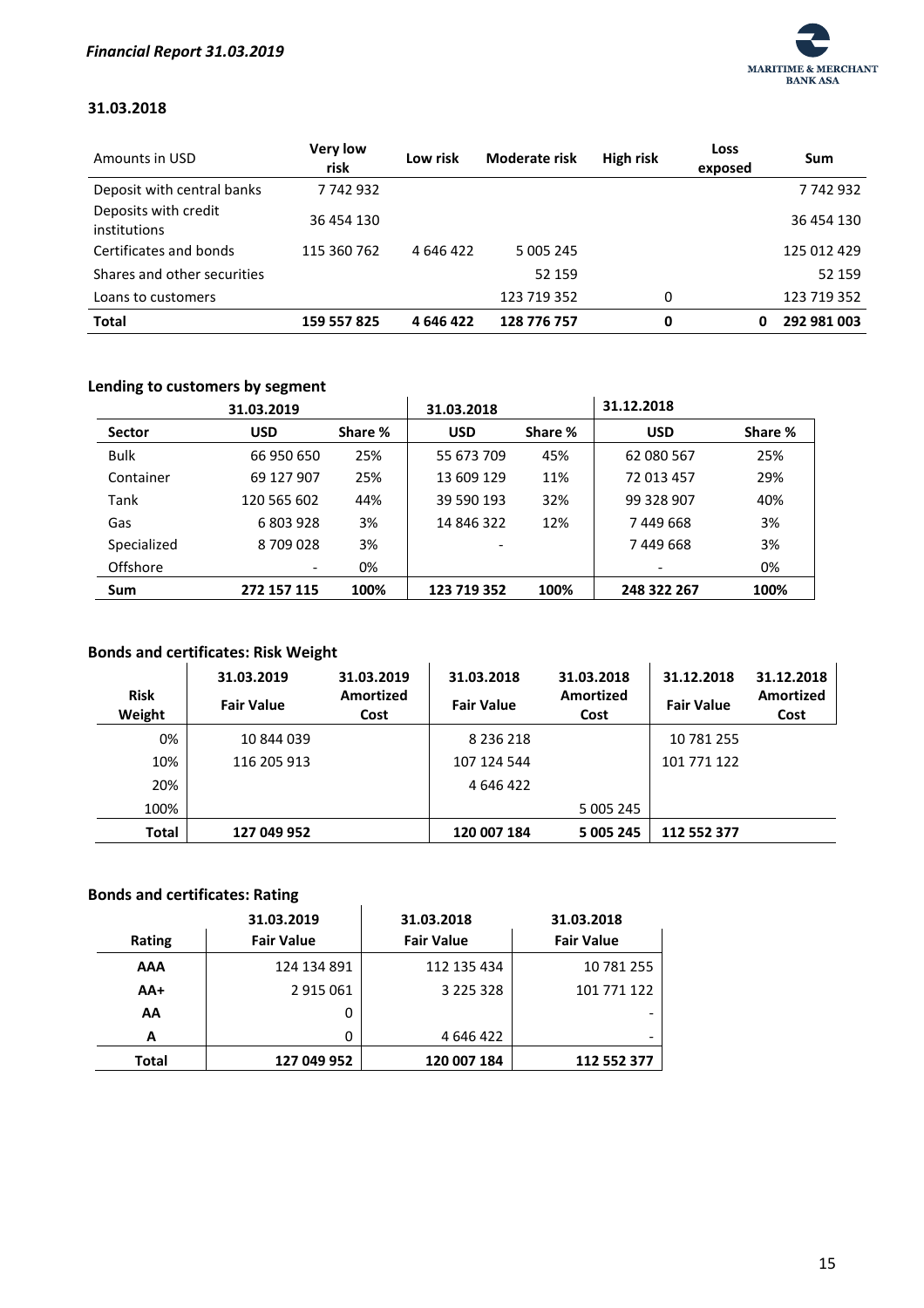

#### **Bonds and certificates: Sector**

| <b>Sector</b>              | 31.03.2019<br><b>Fair Value</b> | 31.03.2018<br><b>Fair Value</b> | 31.12.2018<br><b>Fair Value</b> |
|----------------------------|---------------------------------|---------------------------------|---------------------------------|
| Supranational              | 5 0 1 2 4 7 9                   | 5 010 890                       | 5 013 743                       |
| Local authorities          | 5 8 3 1 5 6 1                   | 3 2 2 5 3 2 8                   | 5 7 6 7 5 1 2                   |
| <b>Credit Institutions</b> | 116 205 913                     | 107 124 544                     | 101 771 122                     |
| <b>Banks</b>               |                                 | 4 646 422                       |                                 |
| <b>Total</b>               | 127 049 952                     | 120 007 184                     | 112 552 377                     |

**The changes in interest rate, currency and liquidity risk since 31.12.2018 are marginal.**

## <span id="page-16-0"></span>**INCOME AND COSTS**

#### <span id="page-16-1"></span>Note 6, Estimated Taxation of profit

|                            | USD       | NOK        |
|----------------------------|-----------|------------|
| Profit Before Tax          | 2451543   | 21 078 857 |
| Initial IFRS-9             | $-388657$ | -3 341 749 |
| Tax related agio on equity | -975 745  | -8 389 650 |
| <b>Basis for tax</b>       | 1087141   | 9347458    |
|                            |           |            |
| Calculated Tax (25%)       | -271 785  | -2 336 864 |

<span id="page-16-2"></span>In tax accounting the equity is denominated in NOK, hence the taxable result will fluctuate with the USDNOK exchange rate. When USDNOK depreciate, the taxable result will be lower than the USD result.

## **ASSETS**

#### <span id="page-16-3"></span>Note 7, Financial instruments at fair value

The Bank measures fair values using the following fair value hierarchy, which reflects the significance of the inputs used in making the measurements.

**Level 1:** Inputs that are quoted market prices (unadjusted) in active markets for identical instruments.

**Level 2**: Inputs other than quoted prices included within Level 1 that are observable either directly (i.e. as prices) or indirectly (i.e. derived from prices). This category includes instruments valued using quoted market prices in active markets for similar instruments; quoted prices for identical or similar instruments in markets that are considered less than active; or other valuation techniques in which all significant inputs are directly or indirectly observable from market data.

**Level 3:** Inputs that are unobservable. This category includes all instruments for which the valuation technique includes inputs that are not observable, and the unobservable inputs have a significant effect on the instrument's valuation. This category includes instruments that are valued based on quoted prices for similar instruments for which significant unobservable adjustments or assumptions are required to reflect differences between the instruments.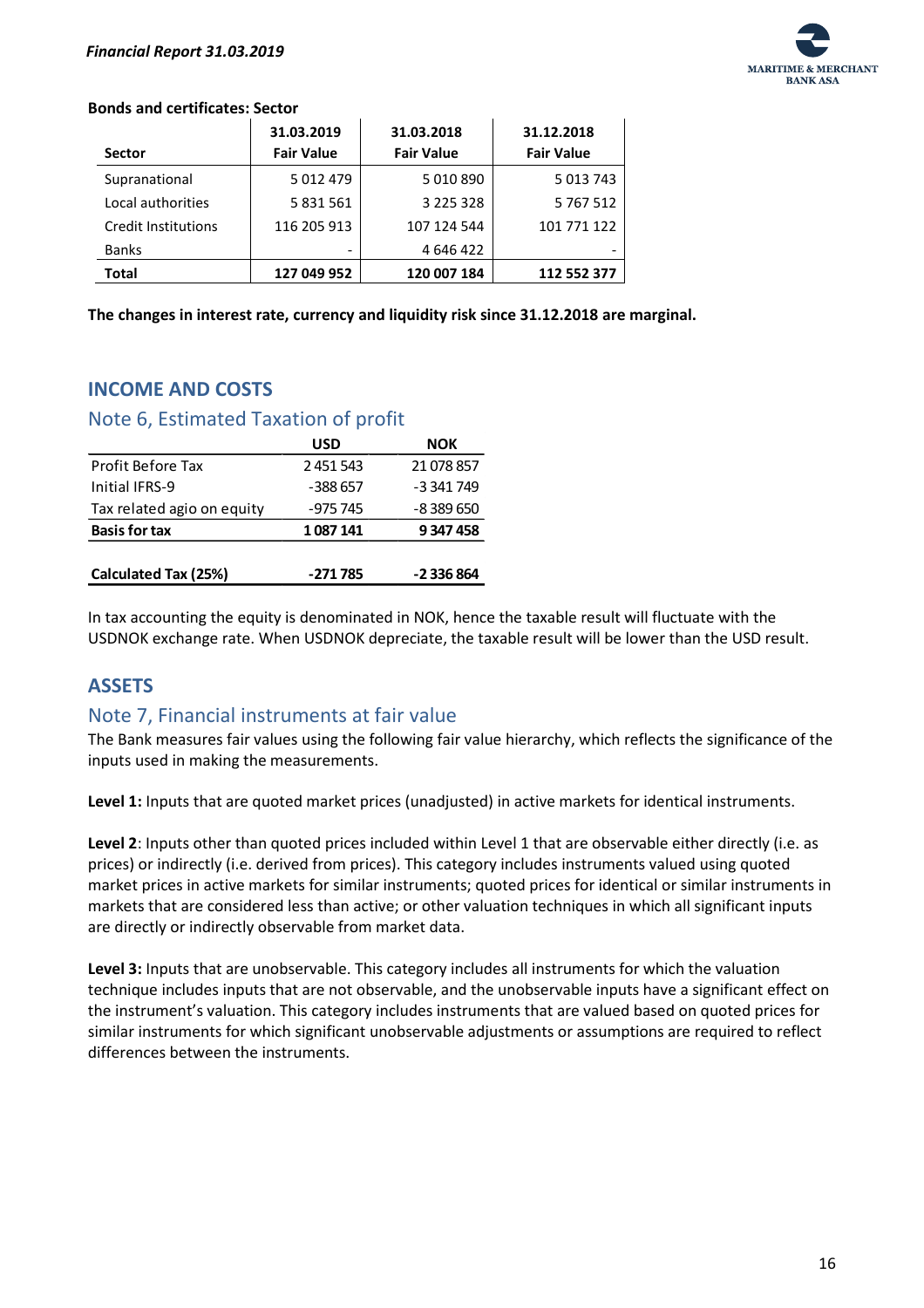

#### **31.03.2019**

| Amounts in USD thousands               | Level 1     | Level 2 | Level 3  | Total   |
|----------------------------------------|-------------|---------|----------|---------|
| Certificates and bonds                 | 0           | 121 218 | 5832     | 127 050 |
| <b>Financial derivatives</b>           | 0           | 262     | $\Omega$ | 262     |
| Shares and other securities            | 0           | 0       | 0        | 0       |
| <b>Total financial assets</b>          | 0           | 121 481 | 5832     | 127 312 |
| <b>Financial derivatives</b>           | 0           | 7536    | 0        | 7536    |
| <b>Total financial liabilities</b>     | 0           | 7536    | 0        | 7536    |
| 31.03.2018<br>Amounts in USD thousands | Level 1     | Level 2 | Level 3  | Total   |
| Certificates and bonds                 |             | 116 782 | 3 2 2 5  | 120 007 |
| <b>Financial derivatives</b>           |             | 4 1 0 9 | 0        | 4 1 0 9 |
| Shares and other securities            |             |         |          | 0       |
| <b>Total financial assets</b>          | $\mathbf 0$ | 120 891 | 3 2 2 5  | 124 116 |
| <b>Financial derivatives</b>           |             | 0       | 0        | 0       |
| <b>Total financial liabilities</b>     | $\mathbf 0$ | 0       | 0        | 0       |

## <span id="page-17-0"></span>Note 8, Financial pledges

The Bank has pledged NOK 105 million of bonds as collateral for financial derivatives.

## <span id="page-17-1"></span>Note 9, Other intangible assets and tangible assets

| - In USD                                          | Q1 2019    |               | 31.12.2018    |               |
|---------------------------------------------------|------------|---------------|---------------|---------------|
|                                                   | Other      | <b>Fixed</b>  | Other         | <b>Fixed</b>  |
|                                                   | intangible | <b>Assets</b> | intangible    | <b>Assets</b> |
|                                                   | assets     |               | assets        |               |
| Cost or valuation at 01.01.                       | 4 348 846  | 110 589       | 5 2 5 8 5 6 2 | 96 641        |
| Exchange and other adjustments                    | 48 202     | 14527         |               |               |
| Introduction of right to use-asset                |            | 1 2 1 6 7 8 9 |               |               |
| Additions                                         |            |               | 633 198       | 13 948        |
| <b>Disposals</b>                                  |            |               |               |               |
| Cost or valuation at 31.03.                       | 4397048    | 1341905       | 5891761       | 110589        |
| Accumulated depreciation and impairment at 01.01. | $-1437850$ | $-54044$      | $-637531$     | $-19270$      |
| Exchange and other adjustments                    | $-13767$   | 138           |               |               |
| Depreciation charge for the period                | $-222022$  | $-86216$      | $-2343233$    | $-34774$      |
| <b>Disposals</b>                                  |            |               |               |               |
| Accumulated depreciation and impairment at 31.03. | -1 673 639 | $-140$ 122    | -2 980 764    | $-54044$      |
| Balance sheet amount at 31.03.                    | 2 723 409  | 1 201 783     | 2 910 996     | 56 544        |
| Economic lifetime                                 | 5 years    | 3-4 years     | 5 years       | 3-4 years     |
| Depreciation schedule                             | Linear     | Linear        | Linear        | Linear        |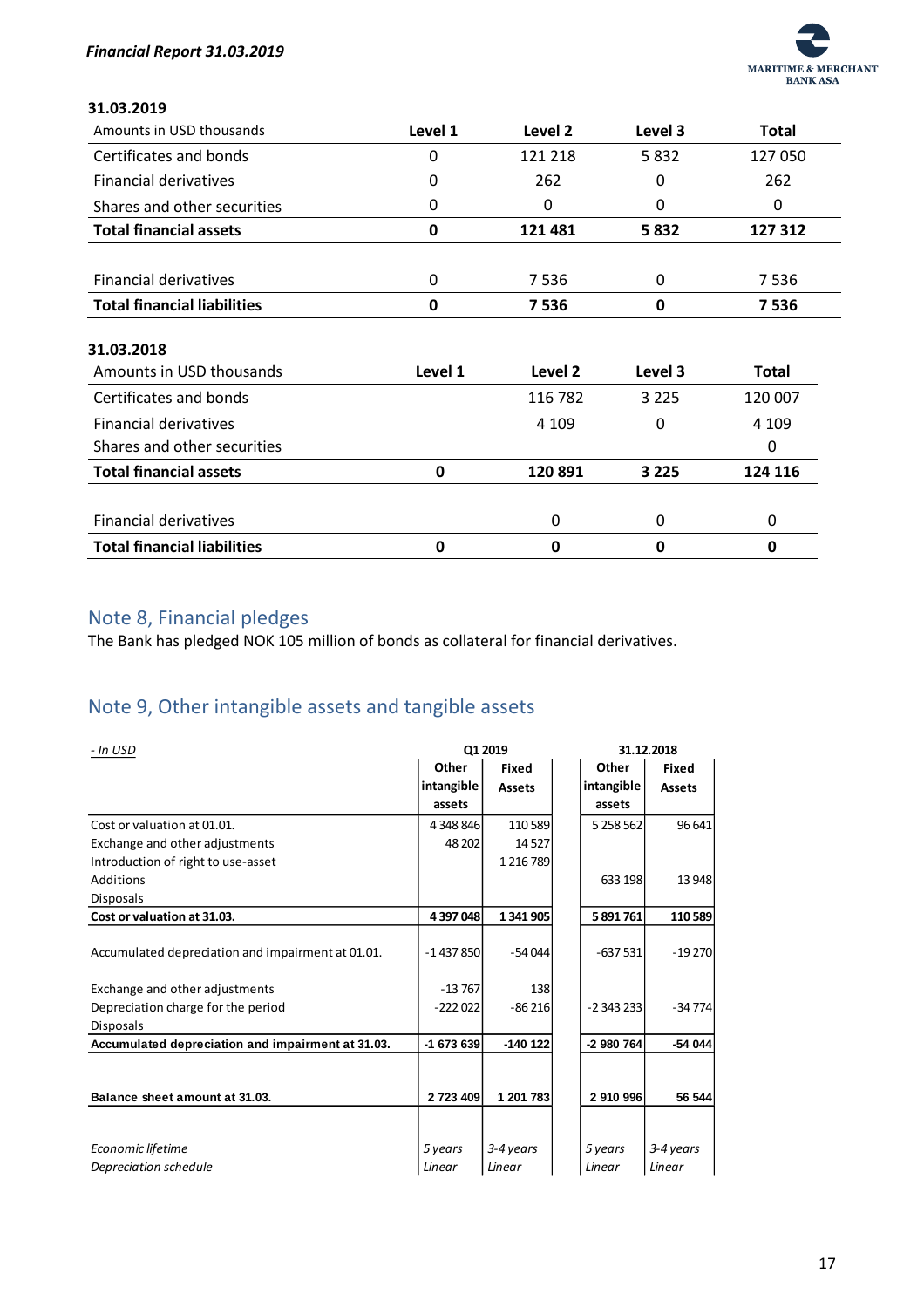

# <span id="page-18-0"></span>Note 10, Other assets and financial derivatives

#### **31.03.2019**

| Amounts in thousands              | <b>Nominal</b><br>Value | Nominal<br>Value | Nominal<br>Value | Negative<br>Positive<br>market<br>market<br>values<br>values |  |
|-----------------------------------|-------------------------|------------------|------------------|--------------------------------------------------------------|--|
|                                   | <b>USD</b>              | <b>EUR</b>       | <b>NOK</b>       | <b>USD</b><br><b>USD</b>                                     |  |
| <b>Interest Rate Derivatives</b>  |                         |                  |                  |                                                              |  |
| Interest rate swap                | 0                       | 0                | 0                | 0<br>0                                                       |  |
|                                   |                         |                  |                  |                                                              |  |
| <b>Currency Derivatives</b>       |                         |                  |                  |                                                              |  |
| Cross currency basis swap         |                         |                  |                  |                                                              |  |
|                                   |                         |                  | 1 4 0 4          |                                                              |  |
| Buy/Sell USD against NOK          | 170 000                 |                  | 010              | 7536<br>46                                                   |  |
| Buy/Sell EUR against NOK          |                         | 9 3 7 5          | 91893            | 217<br>0                                                     |  |
|                                   |                         |                  | 1495             |                                                              |  |
| <b>Total Currency Derivatives</b> | 170 000                 | 9375             | 903              | 262<br>7536                                                  |  |

#### **31.03.2018**

|                                   |            |         |            | Positive   | Negative   |
|-----------------------------------|------------|---------|------------|------------|------------|
| Amounts in                        | Nominal    | Nominal | Nominal    | market     | market     |
| thousands                         | Value      | Value   | Value      | values     | values     |
|                                   | <b>USD</b> | EUR     | <b>NOK</b> | <b>USD</b> | <b>USD</b> |
| <b>Interest Rate Derivatives</b>  |            |         |            |            |            |
| Interest rate swap                | 0          | 0       | 0          | 0          | 0          |
|                                   |            |         |            |            |            |
| <b>Currency Derivatives</b>       |            |         |            |            |            |
| Cross currency basis swap         |            |         |            |            |            |
| Buy/Sell USD against NOK          | 85 000     |         | 691 380    | 4 1 0 9    | 0          |
| Buy/Sell EUR against NOK          |            | 0       | 0          | 0          | 0          |
| <b>Total Currency Derivatives</b> | 85 000     | 0       | 691 380    | 4 1 0 9    | 0          |